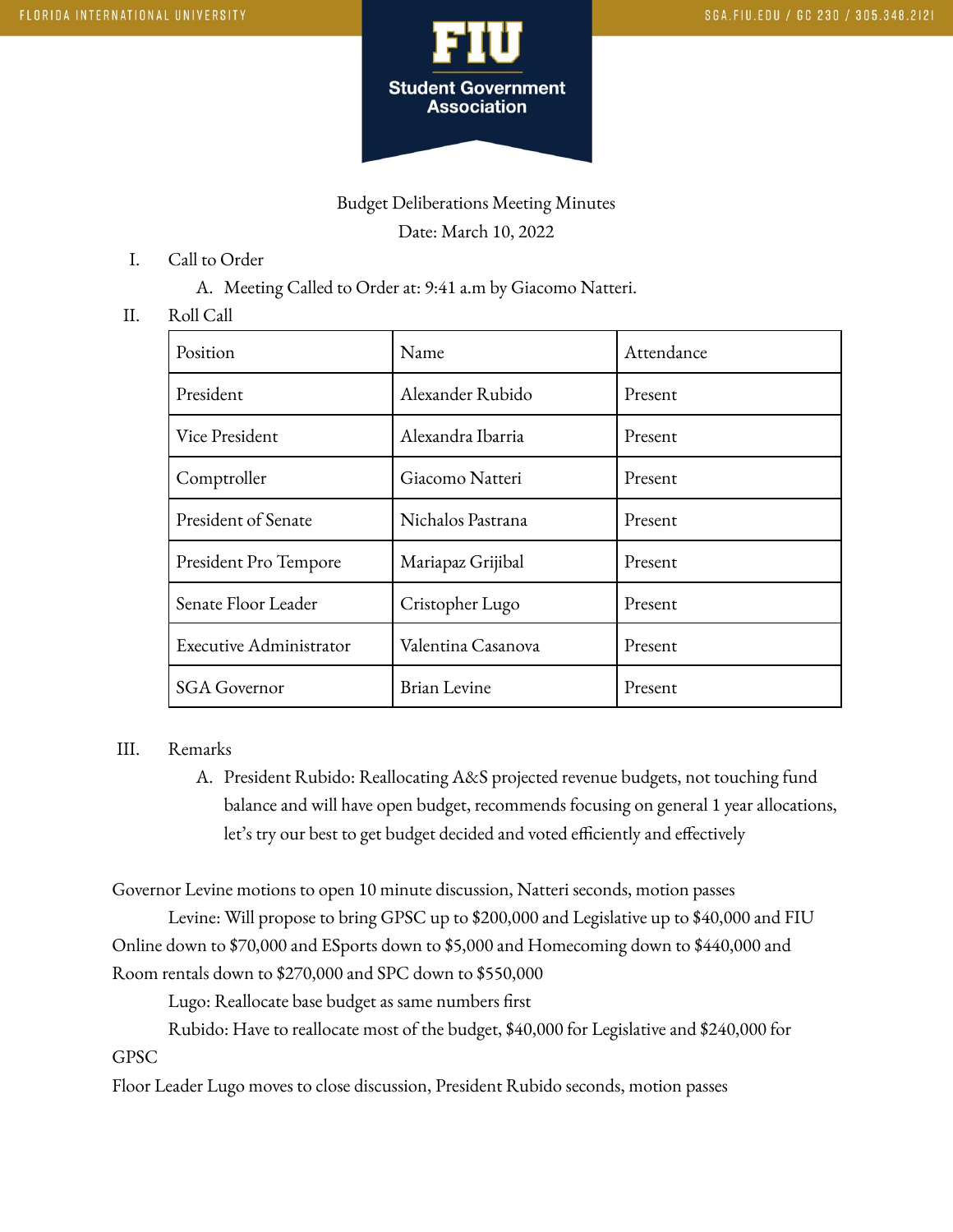Rubido motions to go into ASBO Base, VP Ibarria seconds, motion passes

- IV. Deliberations
	- A. ASBO
		- Rubido: Recommends not touching previously allocated budget for departments and offices, leave budget at requested number
		- Rubido moves to close discussion, Natteri seconds, Motion passes
		- Lugo moves to go into discussion on \$38,697, Rubido seconds, Motion passes
		- Lugo moves to close discussion, Rubido Seconds, motion passes
		- Lugo movies to temporarily allocate \$38,697 to ASBO, Rubido seconds, Motion passes
	- B. Bayview Hall Council
		- Rubido motions to go into discussion, VP Ibarria seconds, MOtion passes
		- Natteri motions to close discussion, Ibarria seconds,
		- Lugo moves to go into discussion on \$4000, Casanova seconds, Motion passes
		- Lugo moves to close, Casanova seconds, motion passes
		- Lugo moves to temporarily allocate \$4000, rubido seconds, motion passes
	- C. Black Student Union
		- Levine moves to go into discussion, Lugo seconds, Motion passes
		- Levine moves to close discussion, Rubido seconds, motion passes
		- Lugo moves to go into discussion on \$130,000, Levine seconds, Motion passes
		- Lugo moves to close discussion, Pastrana seconds, Motion passes
		- Lugo moves to temporarily allocate \$130,000, Ibarria seconds, motion passes
	- D. BMI Music License
		- Rubido moves to go into discussion, Ibarria seconds, motion passes
		- Rubido moves to close discussion, Casanova seconds, motion passes
		- Rubido moves to go into discussion on \$37,980, Ibarria seconds, motion passes
		- Rubido moves to close discussion, Ibarria seconds, motion passes
		- Rubido moves to temporarily allocate \$37,980, Ibarria seconds, motion passes

Rubido moves to go into discussion on BASE entities for 5 minutes, Levine seconds, motion passes

Rubido: Recommends not touching BASE entity, should move to temporarily allocated BASE

entities as we go instead of going into discussion

Lugo moves to close discussion, Casanova seconds, Motion Passes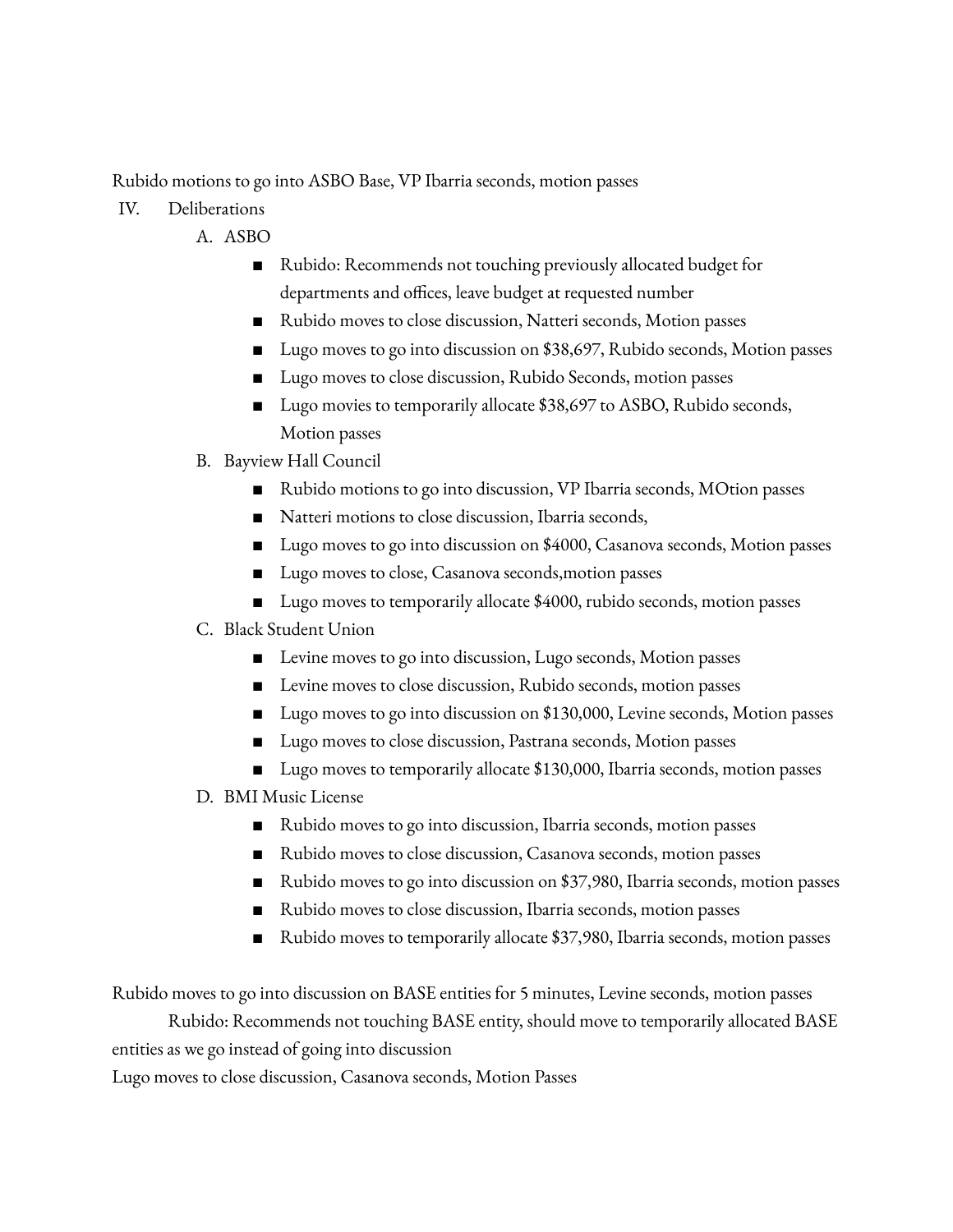- E. Campus Life
	- Rubido moves to allocate \$745,000, Levine Seconds
- F. CLS BASE
	- Lugo moves to allocate \$300,000, Levine Seconds, motion paseess
- G. Center for Student Engagement
	- Rubido moves to go into discussion on CSE, Ibarria seconds, motion passes
	- Lugo moves to close discussion, Ibarria seconds, motion passes
	- Lugo moves to go into discussion on \$17,000, Ibarria seconds, motion passes
	- Lugo moves to close discussion, Ibarria seconds, motion passes
	- Lugo moves to temporarily allocate \$17,000, Ibarria seconds, motion passes
- H. Children's Creative Learning Center
	- Rubido moves to go into discussion, Casanova seconds, Motion passes
		- a) Rubido: allocate at \$80,000, only \$5,000 less than previously allocated
	- Lugo moves to close discussion, Ibarria seconds, motion passes
	- Lugo moves to go into discussion on \$80,000, Ibarria seconds, motion passes
	- Lugo moves to close discussion, Rubido seconds, motion passes
	- Lugo moves to temporarily allocate \$80,000, Ibarria seconds, motion passes
- I. CLS, Relay, Roarthon, Alternative Breaks
	- Rubido moves to go into discussion, Ibarria seconds, motion passes
		- a) Rubido: Should not cut more than \$3,000
	- Lugo moves to close discussion, Casanova seconds, motion passes
	- Lugo moves to go into discussion on \$84,000, Pastrana seconds, motion passes
	- Lugo moves to close discussion, Pastrana seconds, motion passes
	- Rubido moves to temporarily allocate \$84,000, Pastrana seconds, motion passes
- J. Convocation
	- Rubido moves to go into discussion, Ibarria seconds, motion passes
	- Ibarria moves to close discussion, Levine seconds, motion passes
	- Ibarria moves to go into discussion on \$60,000, Levine seconds, motion passes
	- Ibarria moves to close discussion, Rubido seconds, motion passes
	- Ibarria moves to temporarily allocate \$60,000, Casanova seconds, motion passes
- K. Engage Platform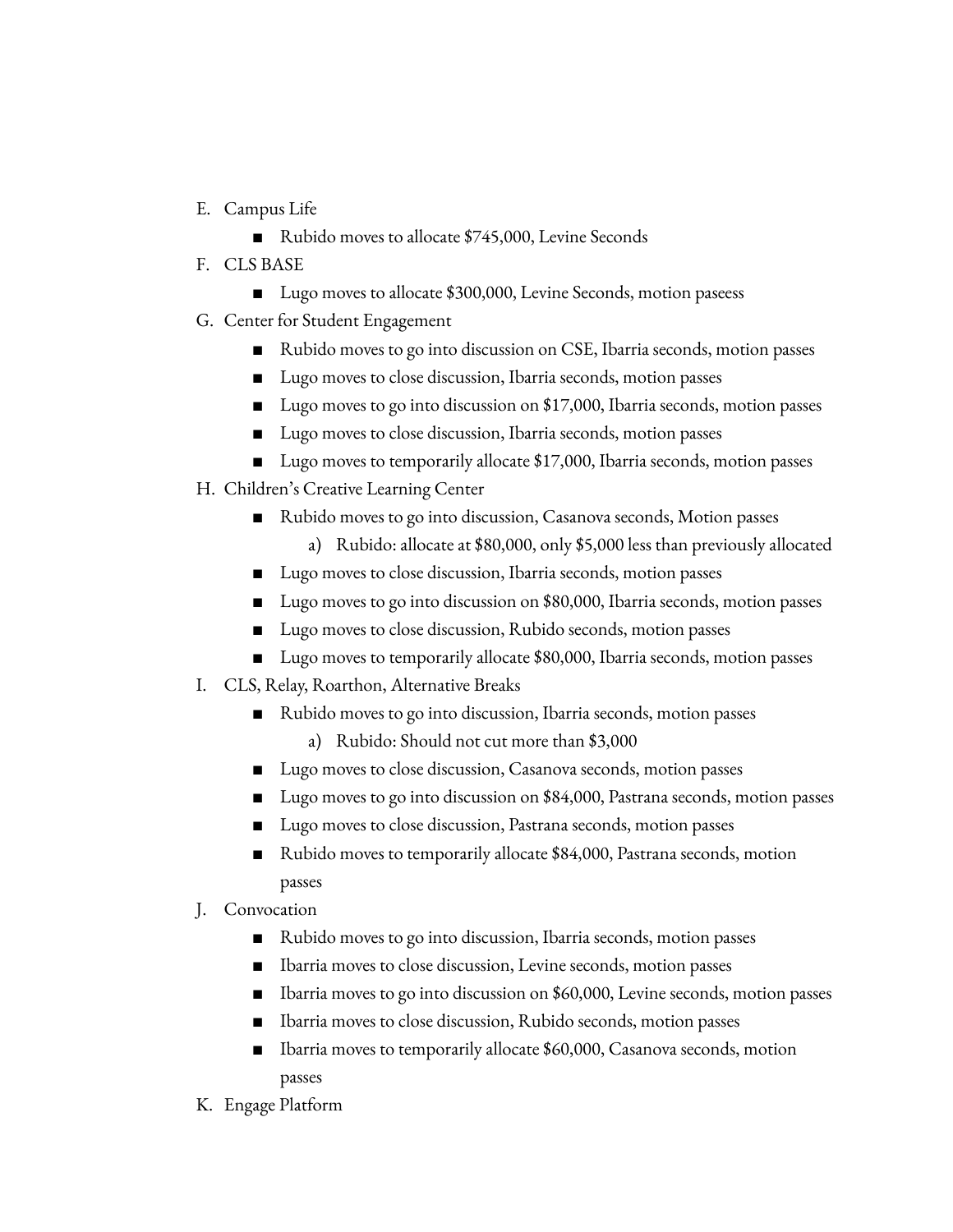- Lugo moves to go into discussion, Rubido seconds, motion passes
- Levine moves to close discussion, Rubido seconds, motion passes
- Lugo moves to go into discussion on \$59,538, Casanova seconds, motion passes
- Lugo moves to close discussion, Ibarria seconds, motion passes
- Rubido moves to temporarily allocate \$59,538, Ibarria seconds, motion passes
- L. Financial Wellness Program
	- Lugo moves to go into discussion, Casanova seconds, motion passes
	- Ibarria moves to close discussion, Rubido seconds, motion passes
	- Ibarria moves to go into discussion on \$5,000, Rubido seconds, motion passes
	- Ibarria moves to close discussion, Rubido seconds, motion passes
	- Ibarria moves to temporarily allocate \$5,000, Levine seconds, motion passes

5 minute recess at chair's discretion

M. FIU at I-75

- Levine moves to go into discussion, Casanova seconds, motion passes
	- a) Levine: Smaller allocation but important, essentially campus life at I-75
	- b) Rubido: Number should be relatively the same but thinks a \$5,000 variation will be fine
	- c) Levine: Thinks \$5,000 is large, would be okay with \$2,000
	- d) Natteri: Meet in middle with \$2,500 variation
- Casanova moves to close discussion, Pastrana seconds, motion passes
- Levine moves to go into discussion on \$37,000, Rubido seconds, motion passes
	- a) Levine: Wishes against cut but is comfortable with it
- Lugo moves to close discussion, Casanova seconds, motion passes
- Lugo moves to temporarily allocate \$37,000, Pastrana seconds, motion passes

N. FIU in DC

- Lugo moves to go into discussion, Casanova seconds, motion passes
	- a) Lugo: \$60,000 is good number but small reduction of \$3,000 or \$5,00 will be fine
	- b) Rubido: \$55,000 is good allocation number
- Ibarria moves to close discussion, Casanova seconds, motion passes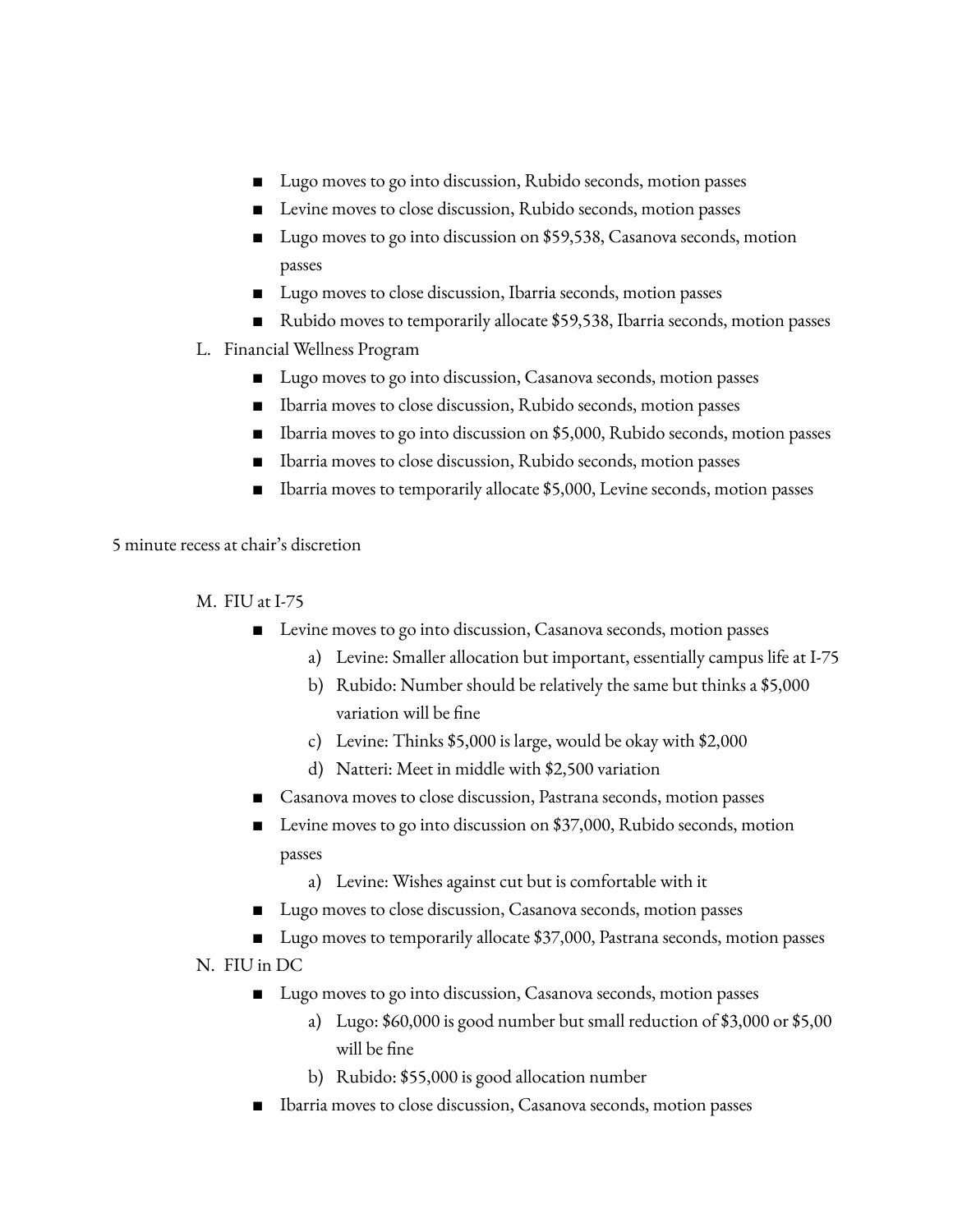- Lugo moves to go into discussion on \$55,000, Ibarria seconds, motion passes
- Lugo moves to close discussion, Casanova seconds, motion passes
- Lugo moves to temporarily allocate \$55,000, Rubido seconds, motion passes

## O. FIU Online

- Levine moves to go into discussion, Casanova seconds, motion passes
	- a) Levine: This is an area that is safe to make cuts in, suggests bringing down to no more than \$180,000
	- b) Rubido: Doesn't think \$180,000 would be sustainable, suggests \$190,000
	- c) Levine: Suggests \$185,000 instead, comparing to I-75
	- d) Rubido: I-75 and FIU Online allocations are used differently so cuts look different
	- e) Sylvana: Original allocation includes FIU ESports
	- f) Lugo: ESports should stay at \$35,000, reduction should come from OPS and Online Engagement
- Rubido moves to close discussion, Casanova seconds, motion passes
- Rubido moves to go into discussion on \$190,000 to FIU Online, Ibarria seconds, motion passes
	- a) Rubido: Difference between OPS and programming departments, majority of this allocation would be going to OPS which is critical to student success, best interest to fund it where we left it, keep in mind minimum wage increases
	- b) Levine: Should be funding departments focused on programming and student life side, would suggest \$188,000
	- c) Rubido: \$188,00 is fine
- Lugo moves to close discussion, Casanova seconds, motion passes
- Lugo moves to temporarily allocate \$188,000, Casanova seconds, motion passes
- P. FIU Museum Insiders
	- Rubido moves to go into discussion, Levine seconds, motion passes
		- a) Rubido: Keep at 0 funding
	- Rubido moves to close discussion, Casanova seconds, motion passes
	- Lugo moves to go into discussion on \$0, Rubido seconds, motion passes
	- Lugo moves to close discussion, Rubido seconds, motion passes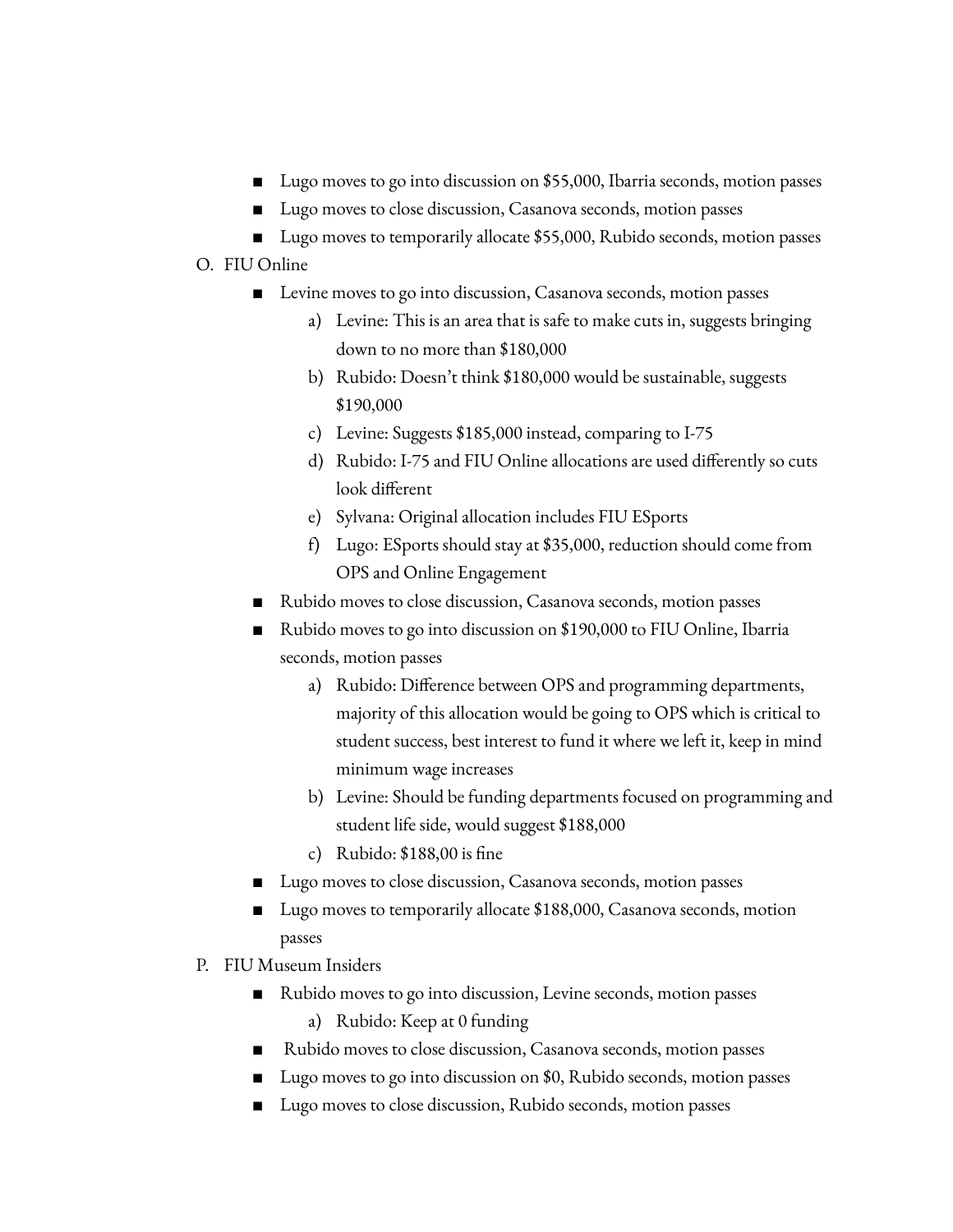- Lugo moves to temporarily allocate \$0, Rubido seconds, motion passes
- Q. FIU Online ESports
	- Lugo moves to go into discussion, Levine seconds, motion passes
		- a) Levine: Thinks they can absorb large cut of \$10,000 or \$5,000, maybe \$2,000 or \$3,000 if committee is uncomfortable
		- b) Lugo: They have already been reduced from request, this can attract a lot of students, thinks we should not reduce more
		- c) Rubido: Previous allocation is sufficient to open this facility, should not reduce more, keep at \$35,000
		- d) Levine: Should look at previous funding, can cut down to \$34,000, should not make dramatic impact
	- Rubido moves to close discussion, Levine seconds, motion passes
	- Levine moves to go into discussion on \$34,000, Lugo seconds, motion passes
		- a) Levine: Should be sufficient and believes it's more than needed, \$1,000 cut should not impact but will help committee at end
	- Casanova moves to close discussion, Ibarria seconds, motion passes
	- Levine moves to temporarily allocate \$34,000, Casanova seconds, motion passes
- R. Fraternity and Sorority Life
	- Lugo moves to go into discussion, Casanova seconds, motion passes
		- a) Lugo: Previously allocated \$140,000, does not suggest cut over \$140,000
		- b) Rubido: Happy at \$1350,000
		- c) Casanova: Would be happy at \$138,000
	- Levine moves to close discussion, Natteri seconds, motion passes
	- Rubido moves to go into discussion on \$135,000, Levin seconds, motion passes
		- a) Rubido: Extra \$2,000 won't make much of a difference on department, \$135,000 is sufficient
	- Lugo moves to close discussion, Casanova seconds, motion passes
	- Lugo moves to temporarily allocate \$135,000, Ibarria seconds, motion passes
- S. Graham Center BASE
	- Levine moves to temporarily allocate \$3,087,872, Lugo seconds, motion passes
- T. Higher Education Student Association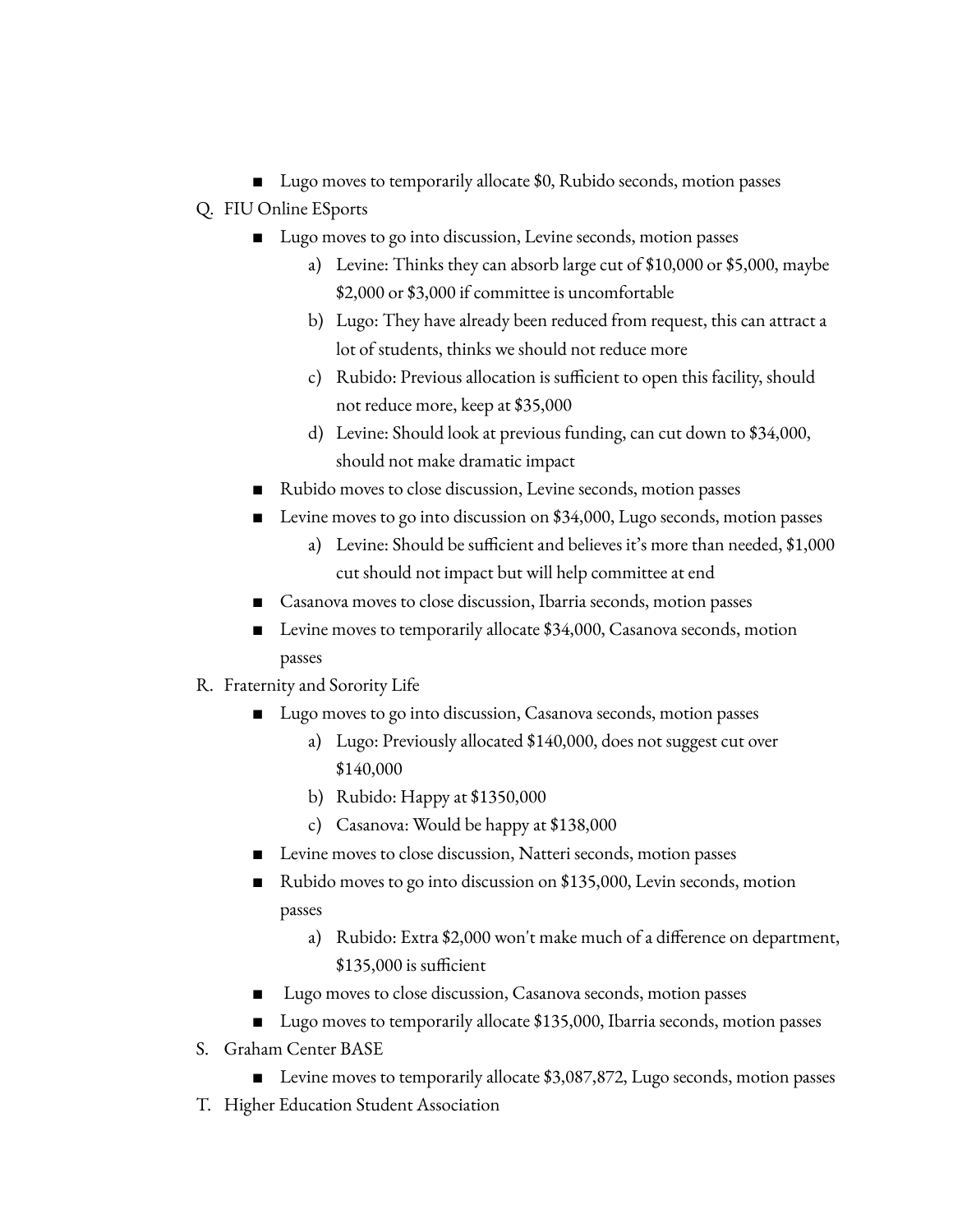- Lugo moves to go into discussion, Ibarria seconds, motion passes
	- a) Lugo: Should leave them at previous allocation as their budget is already below \$10,000
- Ibarria moves to close discussion, Rubido seconds, motion passes
- Ibarria moves to go into discussion on \$9,000, Rubido seconds, motion passes
- Ibarria moves to close discussion, Casanova seconds, motion passes
- Ibarria moves to temporarily allocate \$9,000, Lugo seconds, motion passes
- U. Homecoming
	- Lugo moves to go into discussion, Levine seconds, motion passes
		- a) Lugo: As a bigger organization, they can absorb larger cut, should cut around \$10,000 to \$20,000
		- b) Levine: Looking at cutting around \$30,000 based on their size
		- c) Rubido: Agrees on the number
	- Lugo moves to close discussion, Casanova seconds, motion passes
	- Lugo moves to go into discussion on \$440,000, Rubido seconds, motion passes
	- Lugo moves to close discussion, Natteri seconds, motion passes
	- Lugo moves to temporarily allocate \$440,000, Pastrana seconds, motion passes

# V. Honor's College

- Lugo moves to go into discussion, Rubido seconds, motion passes
	- a) Lugo: Should leave them at previous allocation and not cut more than \$2,000
	- b) Natteri: Should leave them at previous allocation
- Rubido moves to close discussion, Casanova seconds, motion passes
- Lugo moves to go into discussion on \$23,000, Casanova seconds, motion passes
- Lugo moves to close discussion, Pastrana seconds, motion passes
- Lugo moves to temporarily allocate \$23,000, Rubido seconds, motion passes
- W. International Student and Scholar Services
	- Lugo moves to go into discussion, Rubido seconds, motion passes
		- a) Lugo: Should leave them at previous allocation
		- b) Rubido: Agrees on number
	- Rubido moves to close discussion, Pastrana seconds, motion passes
	- Rubido moves to go into discussion on \$19,000, Pastrana seconds, motion passes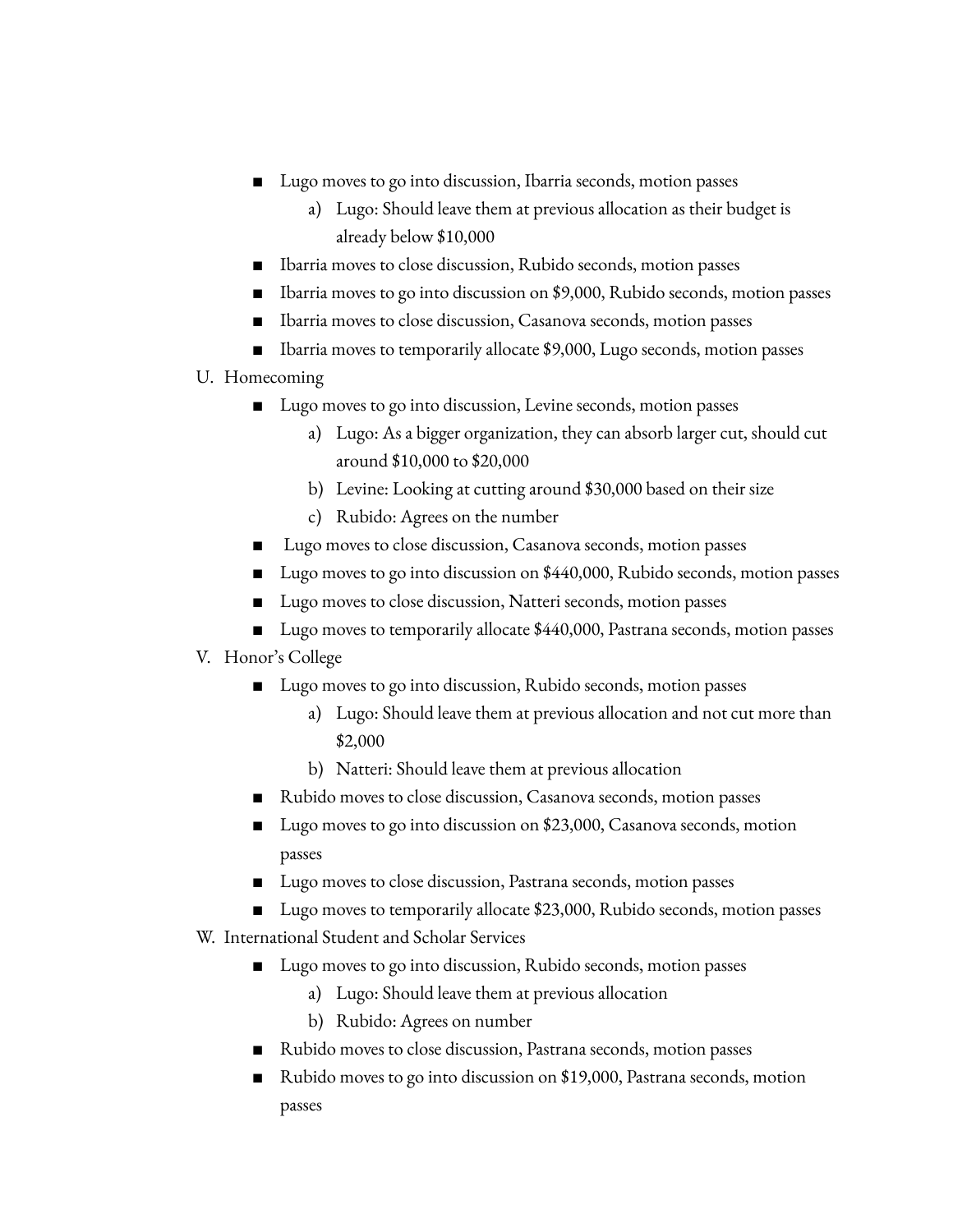- Rubido moves to close discussion, Casanova seconds, motion passes
- Rubido moves to temporarily allocate \$19,000, Levine seconds, motion passes

Rubido moves for 2 minute discussion on committee, Lugo seconds, motion passes Rubido moves to close discussion, Casanova seconds, motion passes

- X. Medical Student Council
	- Rubido moves to go into discussion, Casanova seconds, motion passes
		- a) Rubido: Leave them at previous allocation
	- Casanova moves to close discussion, Rubido seconds, motion passes
	- Lugo moves to go into discussion on \$85,000, Rubido seconds, motion passes
	- Lugo moves to close discussion, Rubido seconds, motion passes
	- Lugo moves to temporarily allocate \$85,000, Rubido seconds, motion passes
- Y. Model United Nations
	- Lugo moves to go into discussion, Casanova seconds, motion passes
		- a) Lugo: Brings a lot of reputation to FIU, leave them at previous allocation
	- Casanova moves to close discussion, Rubido seconds, motion passes
	- Lugo moves to go into discussion on \$130,000, Rubido seconds, motion passes
	- Lugo moves to close discussion, Casanova seconds, motion passes
	- Lugo moves to temporarily allocate \$130,000, Rubido seconds, motion passes
- Z. Multifaith Council
	- Lugo moves to go into discussion, Casanova seconds, motion passes
		- a) Lugo: Under \$10,000, don't bring them any lower, uphold previous allocation
		- b) Rubido: Don't cut
	- Lugo moves to close discussion, Casanova seconds, motion passes
	- Lugo moves to go into discussion on \$4,900, Natteri seconds, motion passes
	- Lugo moves to close discussion, Ibarria seconds, motion passes
	- Lugo moves to temporarily allocate \$4,900, Ibarria seconds, motion passes
- AA. National First Generation Celebration Week
	- Lugo moves to go into discussion, Ibarria seconds, motion passes
		- a) Lugo: Uphold previous allocation
	- Ibarria moves to close discussion, Casanova seconds, motion passes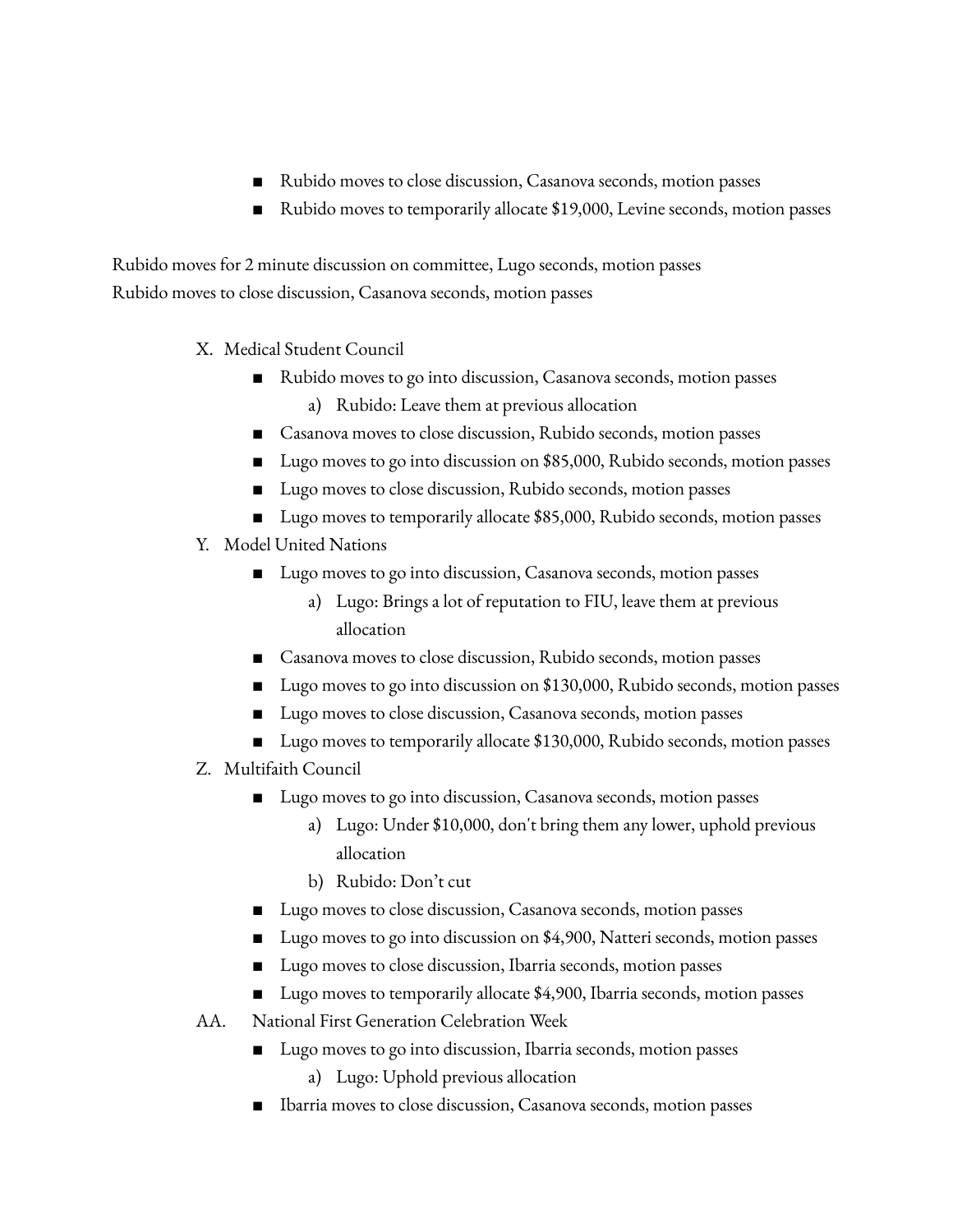- Ibarria moves to go into discussion on \$11,236, Rubido seconds, motion passes
- Ibarria moves to close discussion, Casanova seconds, motion passes
- Ibarria moves to temporarily allocate \$11,236, Rubido seconds, motion passes
- BB.Office of Social Justice and Inclusion
	- Lugo moves to go into discussion, Rubido seconds, motion passes
		- a) Lugo: Brings awareness to issues of underrepresented students, uphold previous allocation
		- b) Levine: Office does a lot of important work in being representative and inclusive
	- Lugo moves to close discussion, Casanova seconds, motion passes
	- Lugo moves to go into discussion on \$70,000, Levine seconds, motion passes
	- Lugo moves to close discussion, Rubido seconds, motion passes
	- Lugo moves to temporarily allocate \$70,000, Rubido seconds, motion passes
- CC. Office of the Ombudsperson
	- Lugo moves to go into discussion, Ibarria seconds, motion passes
		- a) Lugo: Uphold previous allocation
	- Ibarria moves to close discussion, Grijalba seconds, motion passes
	- Ibarria moves to go into discussion on \$5,000, Levine seconds, motion passes
	- Ibarria moves to close discussion, Casanova seconds, motion passes
	- Ibarria moves to temporarily allocate \$5,000, Casanova seconds, motion passes
- DD. Order of the Torch
	- Lugo moves to go into discussion, Rubido seconds, motion passes
	- Lugo: Uphold previous allocation
	- Ibarria moves to close discussion, Casanova seconds, motion passes
	- Ibarria moves to go into discussion on \$4,220, Levine seconds, motion passes
	- Ibarria moves to close discussion, Rubido seconds, motion passes
	- Ibarria moves to temporarily allocate \$4,220, Casanova seconds, motion passes
- EE.Orientation and Family Programs
	- Rubido moves to go into discussion, Ibarria seconds, motion passes
		- a) Rubido: Critical to get students acclimated to the university, can absorb \$5,000 to \$10,000 cut
		- b) Lugo: \$194,000 would be a good number
	- Lugo moves to close discussion, Casanova seconds, motion passes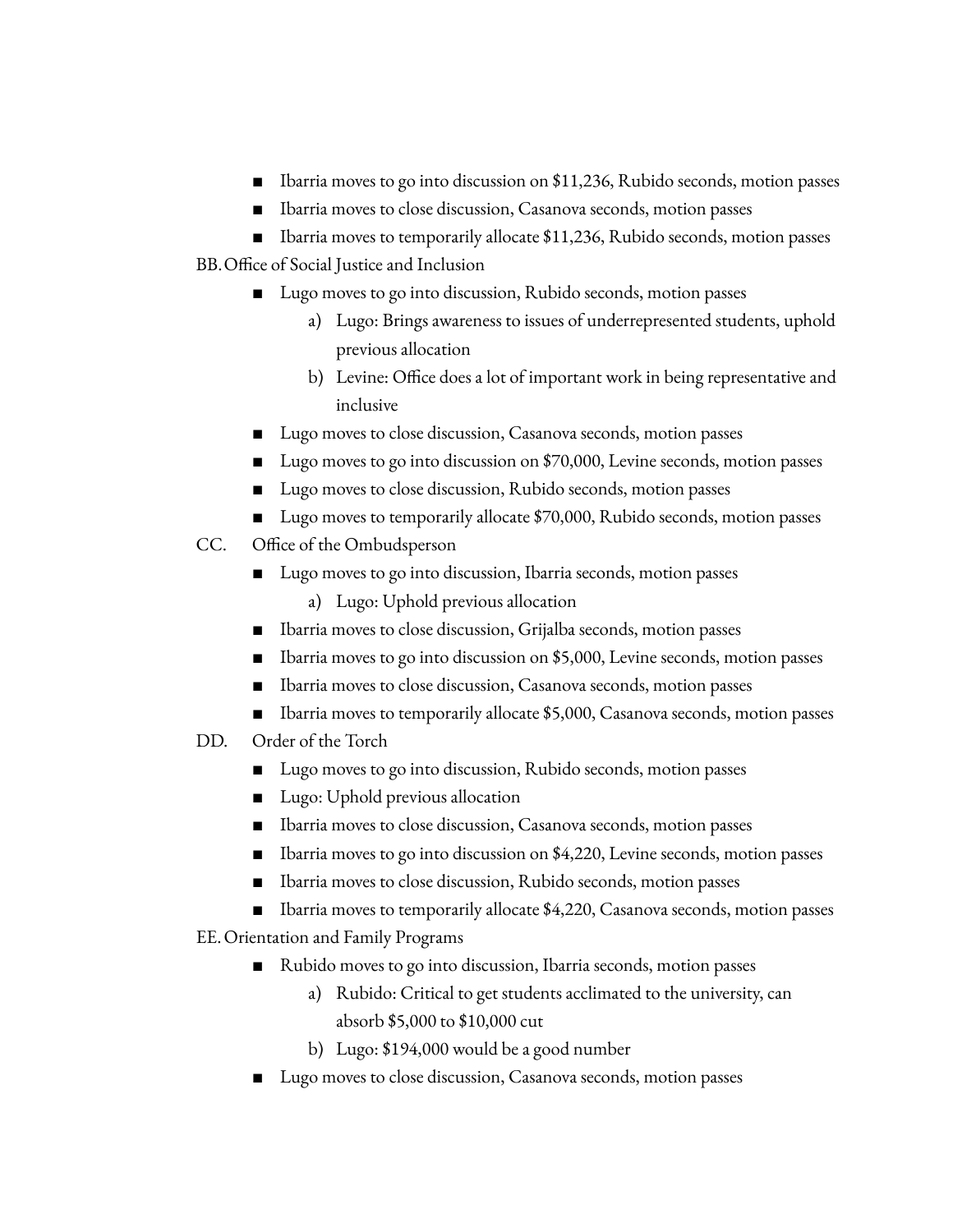- Lugo moves to go into discussion on \$194,000, Pastrana seconds, motion passes
- Lugo moves to close discussion, Casanova seconds, motion passes
- Lugo moves to temporarily allocate \$194,000, Levine seconds, motion passes
- FF. OSJI Black Diaspora and Student Success Center
	- Levine moves to go into discussion, Rubido seconds, motion passes
		- a) Levine: Will not be able to allocate anything, but thinks they should be funded and will not support vote of \$0
		- b) Rubido: Nobody disagrees with the Governor
	- Lugo moves to close discussion, Rubido seconds, motion passes
	- Rubido moves to go into discussion on \$0, Ibarria seconds, motion passes
	- Rubido moves to close discussion, Casanova seconds, motion passes
	- Rubido moves to temporarily allocate \$0, Pastrana seconds, motion passes, Levine voted Nay

5 minute recess at chair's discretion

Recess is extended by 5 minutes at the chair's discretion

- GG. Outstanding Student Life Awards
	- Lugo moves to go into discussion, Rubido seconds, motion passes
		- a) Lugo: Great way to recognize outstanding students, uphold previous allocation
		- b) Levine: Can save money here, they spend a lot on the software
	- Rubido moves to close discussion, Casanova seconds, motion passes
	- Rubido moves to go into discussion on \$19,940, Lugo seconds, motion passes
		- a) Rubido: Uphold previous allocation, should commit to this, it's a set cost
	- Lugo moves to close discussion, Casanova seconds, motion passes
	- Lugo moves to temporarily allocate \$19,940, Grijalba seconds, motion passes, Levine voted Nay
- HH. Panther Power
	- Lugo moves to go into discussion, Pastrana seconds, motion passes
		- a) Lugo: helps show affinity at athletic events, should give around 21-22 FY allocation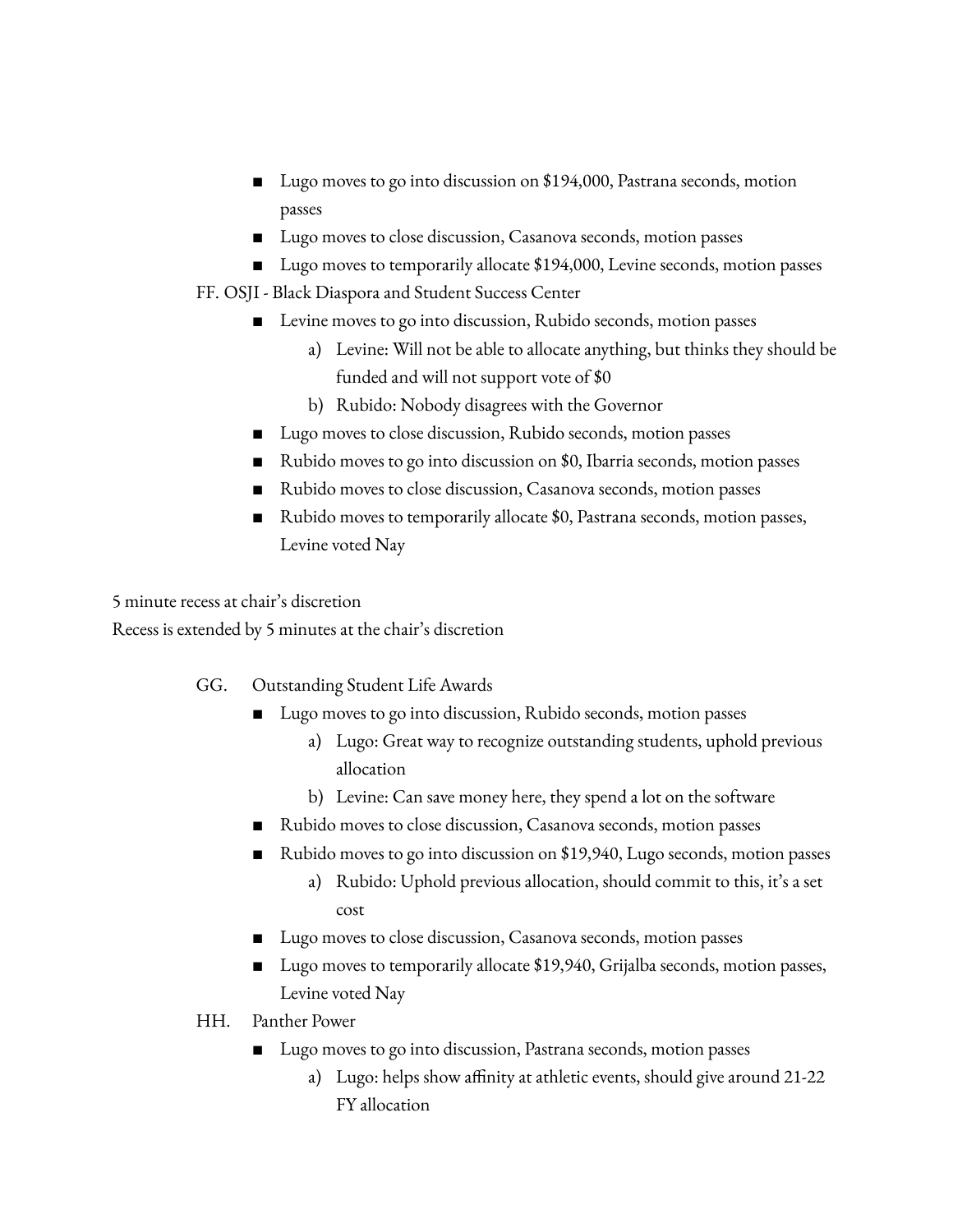- b) Rubido:Thinks \$4,500 or \$5,000
- c) Natteri: Agrees with \$5000
- Rubido moves to close discussion, Ibarria seconds, motion passes
- Rubido moves to go into discussion on \$5,000, Levine seconds, motion passes
- Ibarria moves to close discussion, Casanova seconds, motion passes
- Lugo moves to temporarily allocate \$5,000, Ibarria seconds, motion passes
- II. Pride Center
	- Lugo moves to go into discussion, Natteri seconds, motion passes
		- a) Lugo: Great organization that provides services to underrepresented students, uphold previous allocation
		- b) Rubido: Echos lugo's sentiments, should commit to previous allocation
		- c) Levine: Echos same sentiments
	- Lugo moves to close discussion, Rubido seconds, motion passes
	- Lugo moves to go into discussion on \$66,000, Rubido seconds, motion passes
	- Lugo moves to close discussion, Rubido seconds, motion passes
	- Rubido moves to temporarily allocate \$66,000, Levine seconds, motion passes
- JJ. Pride Student Union
	- Lugo moves to go into discussion, Rubido seconds, motion passes
		- a) Lugo: Same sentiments as above
	- Rubido moves to close discussion, Levine seconds, motion passes
	- Rubido moves to go into discussion on \$14,000, Levine seconds, motion passes
	- Rubido moves to close discussion, Ibarria seconds, motion passes
	- Rubido moves to temporarily allocate \$14,000, Levine seconds, motion passes

KK. RSOC

- Lugo moves to go into discussion, Casanova seconds, motion passes
	- a) Lugo: Work is impactful as they are incharge of smaller student organizations, think they can take \$5,000 to \$10,000 cut
	- b) Levine: Should not cut too much as they fund all of the smaller organizations, should start conversations on how RSOC can more quickly recognize students, \$275,000
	- c) Rubido: \$260,000-\$270,000 would be a good number, this organization can take larger cuts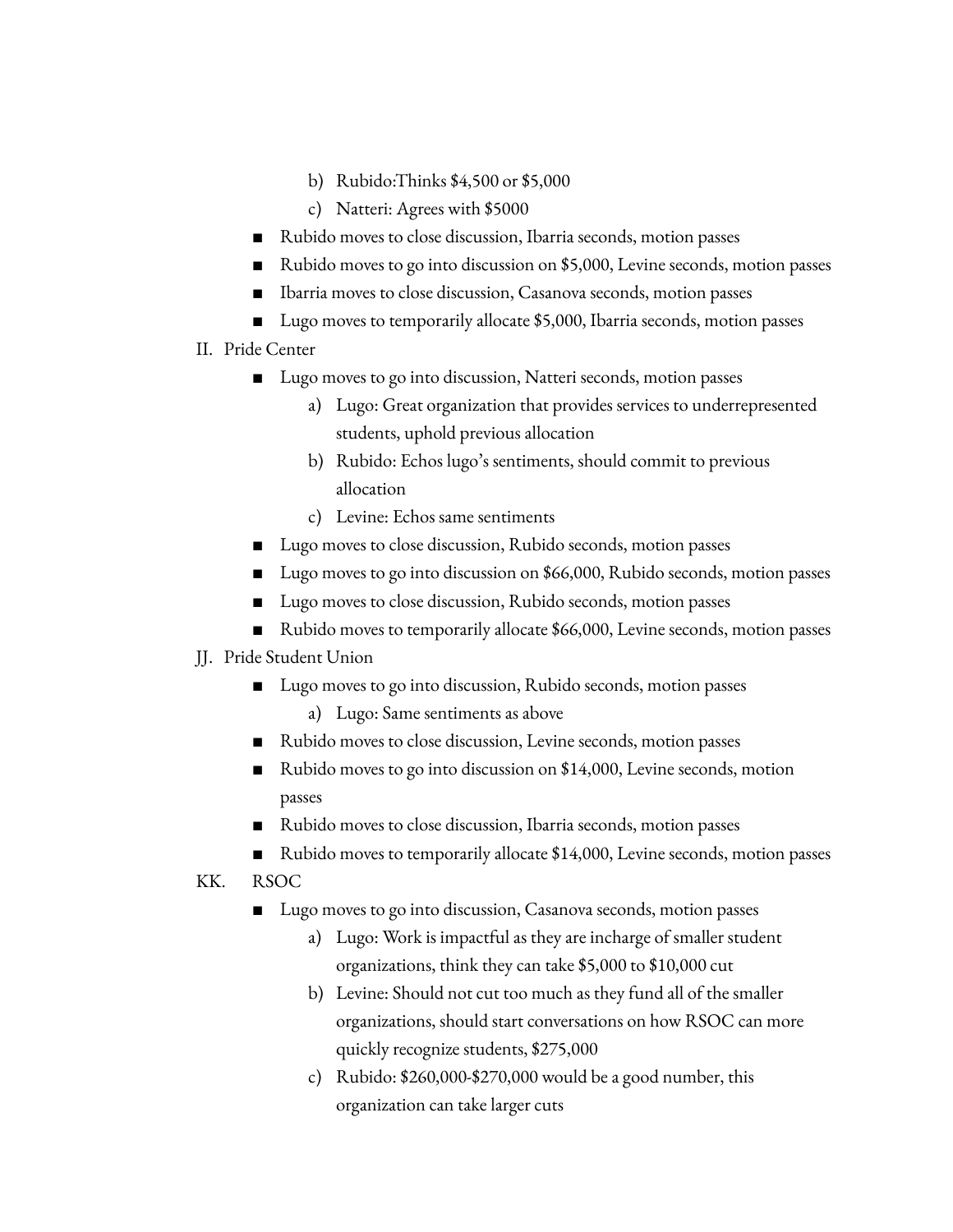- d) Lugo: \$270,000 would be good
- e) Levine: Agrees
- Lugo moves to close discussion, Ibarria seconds, motion passes
- Lugo moves to go into discussion on \$270,000, Casanova seconds, motion passes
- Lugo moves to close discussion, Rubido seconds, motion passes
- Lugo moves to temporarily allocate \$270,000, Ibarria seconds, motion passes

## LL.Resident Hall Association

- Lugo moves to go into discussion, Rubido seconds, motion passes
	- a) Lugo: Uphold previous allocation
	- b) Rubido: Agrees
	- c) Levine: RHA deserves funding but there are alternative ways to provide them with that
- Lugo moves to close discussion, Casanova seconds, motion passes
- Lugo moves to go into discussion on \$0, Rubido seconds, motion passes
- Lugo moves to close discussion, Rubido seconds, motion passes
- Lugo moves to temporarily allocate \$0, Casanova seconds, motion passes, Levine voted Nay
- MM. SA Technology Center
	- Lugo moves to go into discussion, Levine seconds, motion passes
		- a) Lugo: Uphold previous allocation
	- Rubido moves to close discussion, Casanova seconds, motion passes
	- Lugo moves to go into discussion on \$12,942, Casanova seconds, motion passes
	- Lugo moves to close discussion, Pastrana seconds, motion passes
	- Lugo moves to temporarily allocate \$12,942, Casanova seconds, motion passes

### NN. SGA Room Rentals

- Lugo moves to go into discussion, Pastrana seconds, motion passes
	- a) Levine: Can make reduction and still have sufficient funding due to carry over, \$270,000, \$20,000 reduction
	- b) Rubido: Room rental does get carry over funding, more things involve technology not just space which makes things more expensive, room rental needs to be cut but not drastically maximum \$10,000
- Lugo moves to close discussion, Casanova seconds, motion passes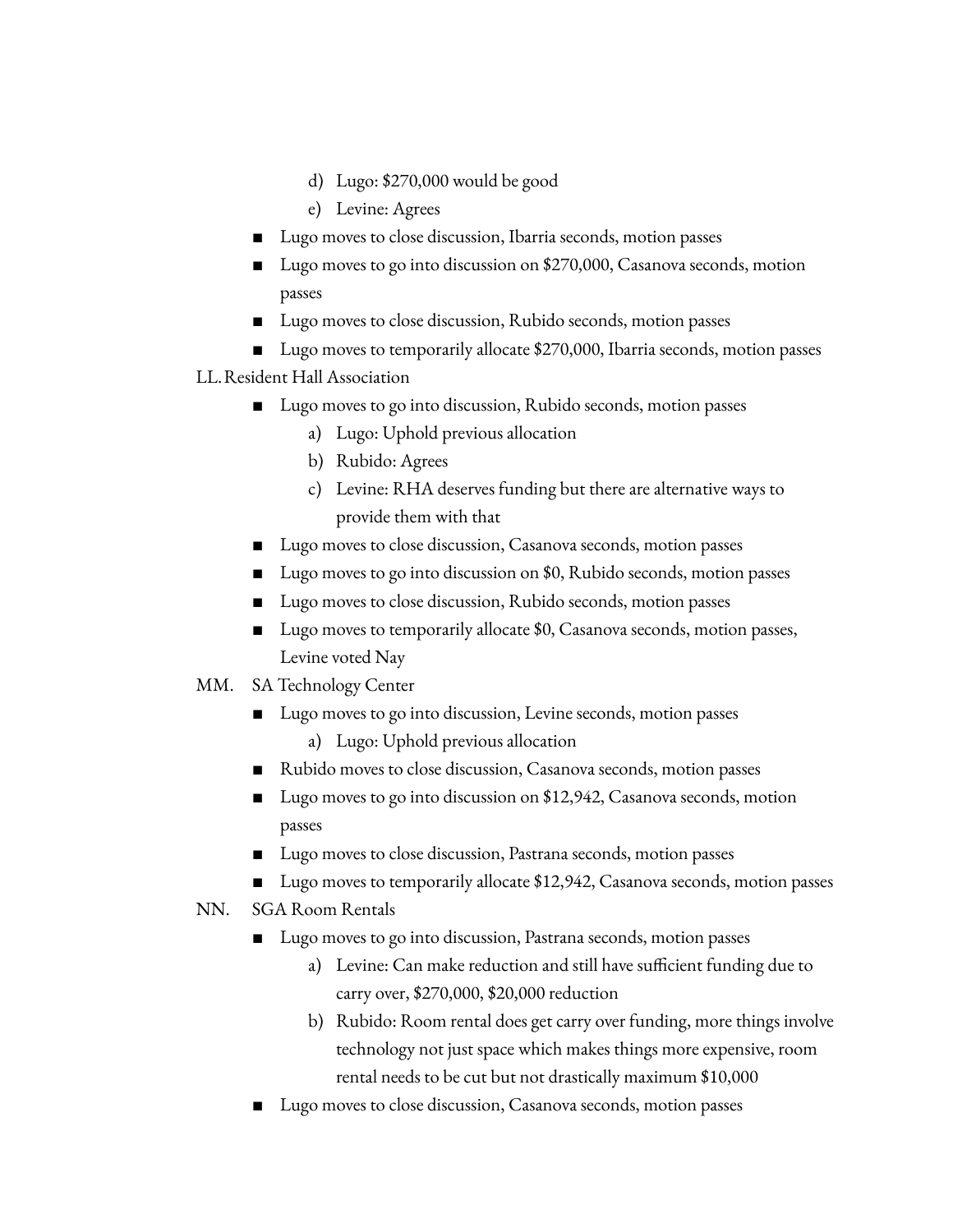- Lugo moves to go into discussion on \$280,000, Levine seconds, motion passes
- Lugo moves to close discussion, Pastrana seconds, motion passes
- Lugo moves to temporarily allocate \$280,000, Pastrana seconds, motion passes

# OO. SGA - BBC Office

- Lugo moves to go into discussion, Rubido seconds, motion passes
	- a) Lugo: Uphold previous allocation
	- b) Levine: Should not reduce further, no increase or decrease as we don't have funds to increase, amount is low already
- Ibarria moves to close discussion, Rubido seconds, motion passes
- Ibarria moves to go into discussion on \$60,000, Rubido seconds, motion passes
- Ibarria moves to close discussion, Rubido seconds, motion passes
- Ibarria moves to temporarily allocate \$60,000, Levine seconds, motion passes

# PP. SGA MMC Main Office

- Rubido moves to go into discussion, Ibarria seconds, motion passes
	- a) Rubido: Uphold previous allocation
- Ibarria moves to close discussion, Rubido seconds, motion passes
- Ibarria moves to go into discussion on \$132,000, Rubido seconds, motion passes
- Ibarria moves to close discussion, Rubido seconds, motion passes
- Ibarria moves to temporarily allocate \$132,000, Casanova seconds, motion passes
- QQ. Student Ambassadors
	- Lugo moves to go into discussion, Pastrana seconds, motion passes a) Lugo: Uphold previous allocation
	- Pastrana moves to close discussion, Casanova seconds, motion passes
	- Lugo moves to go into discussion on \$0, Pastrana seconds, motion passes
	- Lugo moves to close discussion, Rubido seconds, motion passes
	- Pastrana moves to temporarily allocate \$0, Rubido seconds, motion passes
- RR. Student Bar Association
	- Lugo moves to go into discussion, Casanova seconds, motion passes
		- a) Lugo: Echos rubido's sentiment in Medical Student Council
	- Rubido moves to close discussion, Casanova seconds, motion passes
	- Lugo moves to go into discussion on \$85,000, Pastrana seconds, motion passes
	- Lugo moves to close discussion, Pastrana seconds, motion passes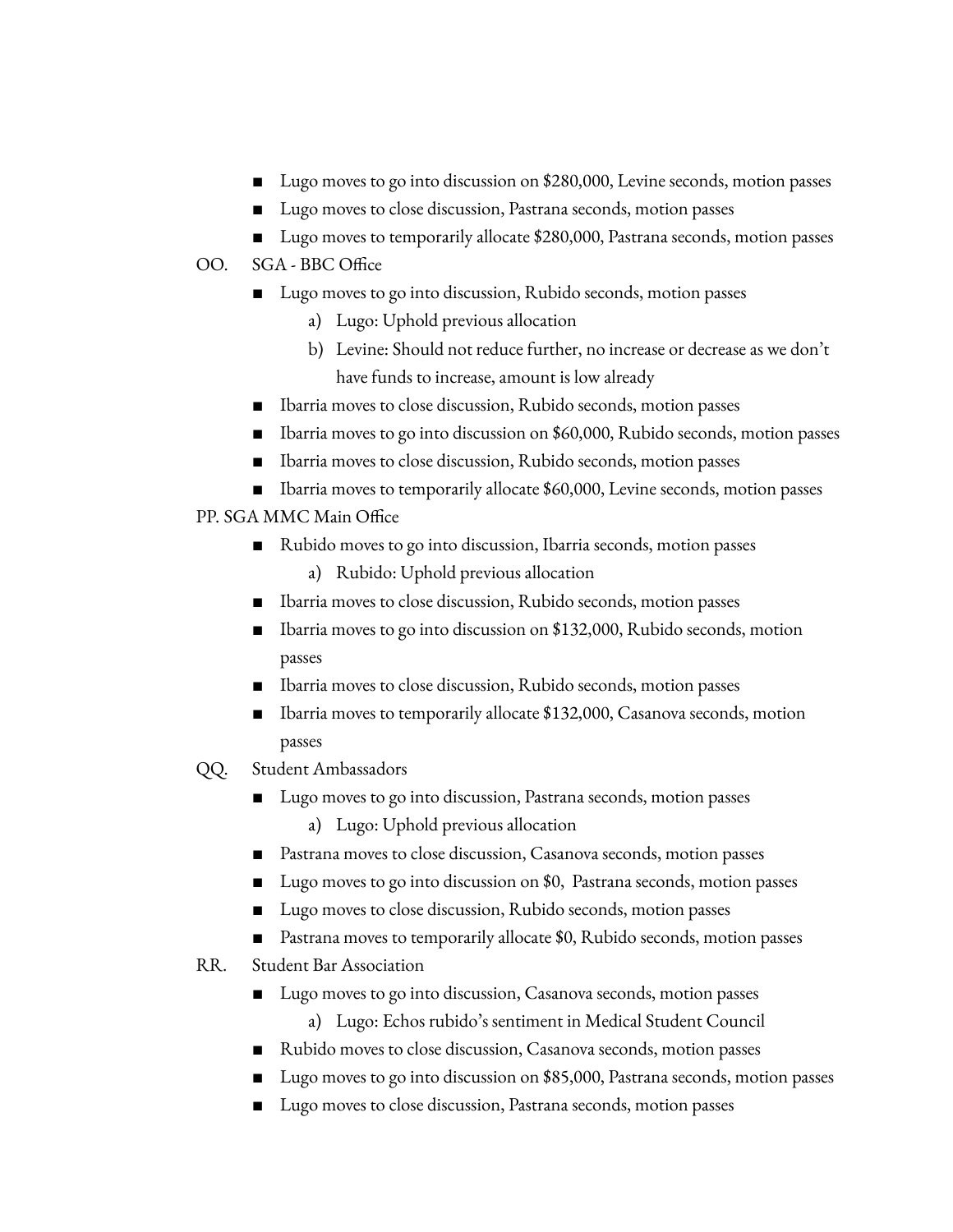Lugo moves to temporarily allocate \$85,000, Pastrana seconds, motion passes SS. Student Conduct and Academic Integrity

- Lugo moves to go into discussion, Rubido seconds, motion passes
	- a) LEvine: We should not be funding the software
- Lugo moves to close discussion, Casanova seconds, motion passes
- Lugo moves to go into discussion on \$10,417, Ibarria seconds, motion passes
- Lugo moves to close discussion, Pastrana seconds, motion passes
- Lugo moves to temporarily allocate \$10,417, Rubido seconds, motion passes, Levine voted Nay

TT.Student Creative & Media BASE

■ Lugo moves to temporarily allocate \$100,000, Rubido seconds, motion passes

# UU. Student Media

- Lugo moves to go into discussion, Ibarria seconds, motion passes
	- a) Lugo: Uphold previous allocation
	- b) Levine: Student media is very important to hold everyone accountable, agrees with lugo
- Lugo moves to close discussion, Casanova seconds, motion passes
- Lugo moves to go into discussion on \$300,000, Rubido seconds, motion passes
- Lugo moves to close discussion, Rubido seconds, motion passes
- Levine moves to temporarily allocate \$300,000, Natteri seconds, motion passes

VV.SPC

- Lugo moves to go into discussion, Ibarria seconds, motion passes
	- a) Lugo: SPC is critical and does great programming, can take \$20,000 to \$30,000 cut
	- b) Levine: Agrees that SPC is essential, feels we can cut \$40,000
- Rubido moves to close discussion, Casanova seconds, motion passes
- Lugo moves to go into discussion on \$540,000, Rubido seconds, motion passes
- Rubido moves to close discussion, Pastrana seconds, motion passes
- Lugo moves to temporarily allocate \$540,000, Rubido seconds, motion passes
- WW. Student Tailgate Safety
	- Lugo moves to go into discussion, Casanova seconds, motion passes
	- Ibarria moves to close discussion, Rubido seconds, motion passes
	- Lugo moves to go into discussion on \$5,170, Ibarria seconds, motion passes
	- Lugo moves to close discussion, Ibarria seconds, motion passes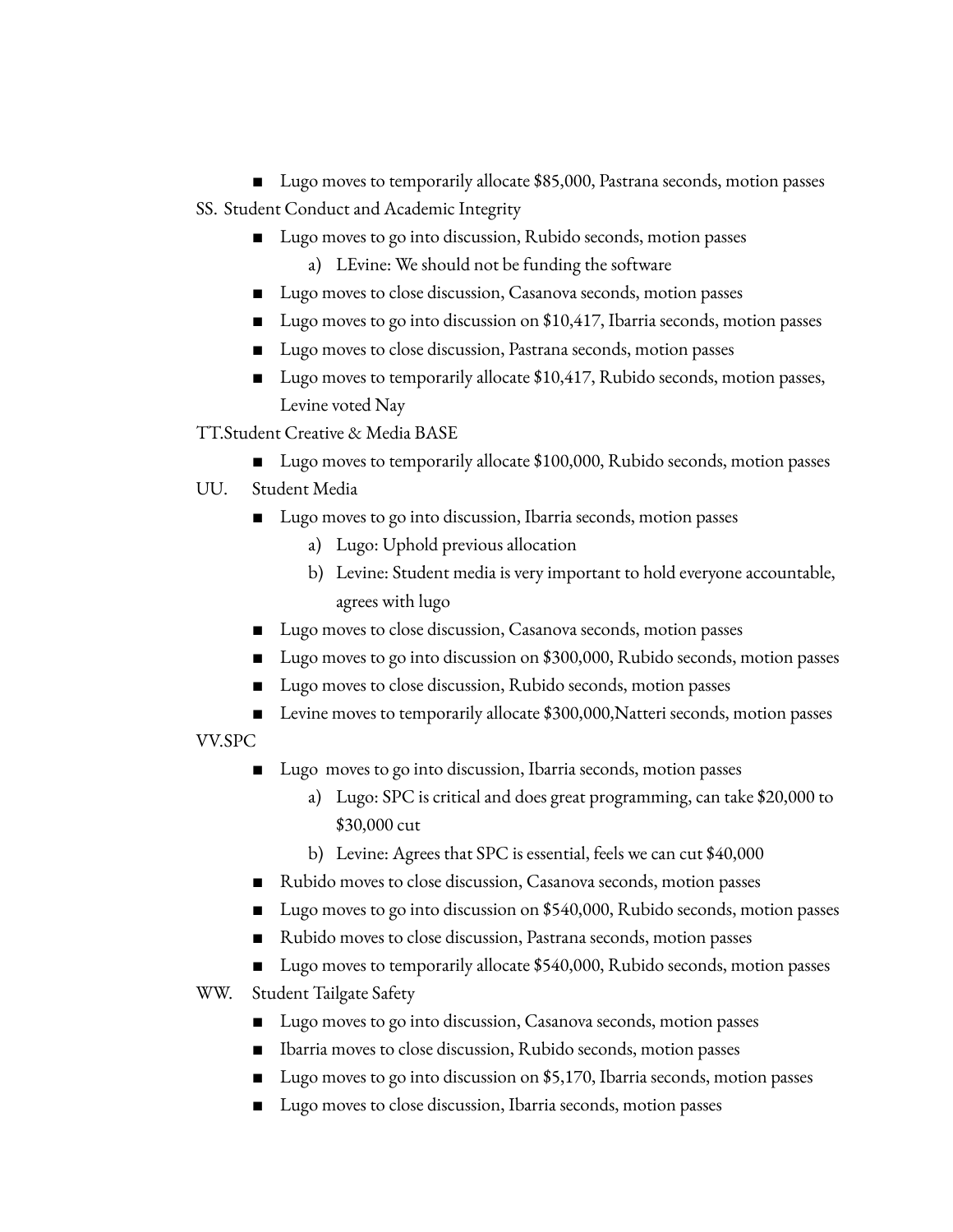- Ibarria moves to temporarily allocate \$5,170, Pastrana seconds, motion passes
- XX. University Wide Leadership Retreat
	- Levine moves to go into discussion, Rubido seconds, motion passes
		- a) Levine: Uphold previous allocation, Is important for leadership development
		- b) Natteri: Echos sentiments
	- Lugo moves to close discussion, Rubido seconds, motion passes
	- Lugo moves to go into discussion on \$25,000, Casanova seconds, motion passes
	- Lugo moves to close discussion, Pastrana seconds, motion passes
	- Lugo moves to temporarily allocate \$25,000, Casanova seconds, motion passes
- YY. Veteran and Military Affairs
	- Rubido moves to go into discussion, Ibarria seconds, motion passes
		- a) Rubido: Uphold previous allocation
	- Rubido moves to close discussion, Ibarria seconds, motion passes
	- Rubido moves to go into discussion on \$43,000, Ibarria seconds, motion passes
	- Rubido moves to close discussion, Casanova seconds, motion passes
	- Rubido moves to temporarily allocate \$43,000, Levine seconds, motion passes

ZZ.Wellness and Recreation Services BBC BASE

- Lugo moves to temporarily allocate \$1,000,001, Levine seconds, motion passes
- AAA. Wellness and Recreation Services MMC BASE
	- Rubido moves to temporarily allocate \$3,200,000, Casanova seconds, motion passes
- BBB. Wolfe University Center BASE
	- Levine moves into 1 minute discussion, Ibarria seconds, motion passes
		- a) Levine: This will be significant and difficult cut, wishes it could be increased, will oppose this number
	- Rubido moves to temporarily allocate \$1,600,000, Ibarria seconds, motion passes, Levine voted Nay
- CCC. Women's Center BASE
	- Lugo moves to temporarily allocate \$60,000, Rubido seconds, motion passes

Rubido moves for 2 minute discussion on lunch and allocations, Ibarria seconds, Motion passes Rubido moves to close discussion, Lugo seconds, Motion passes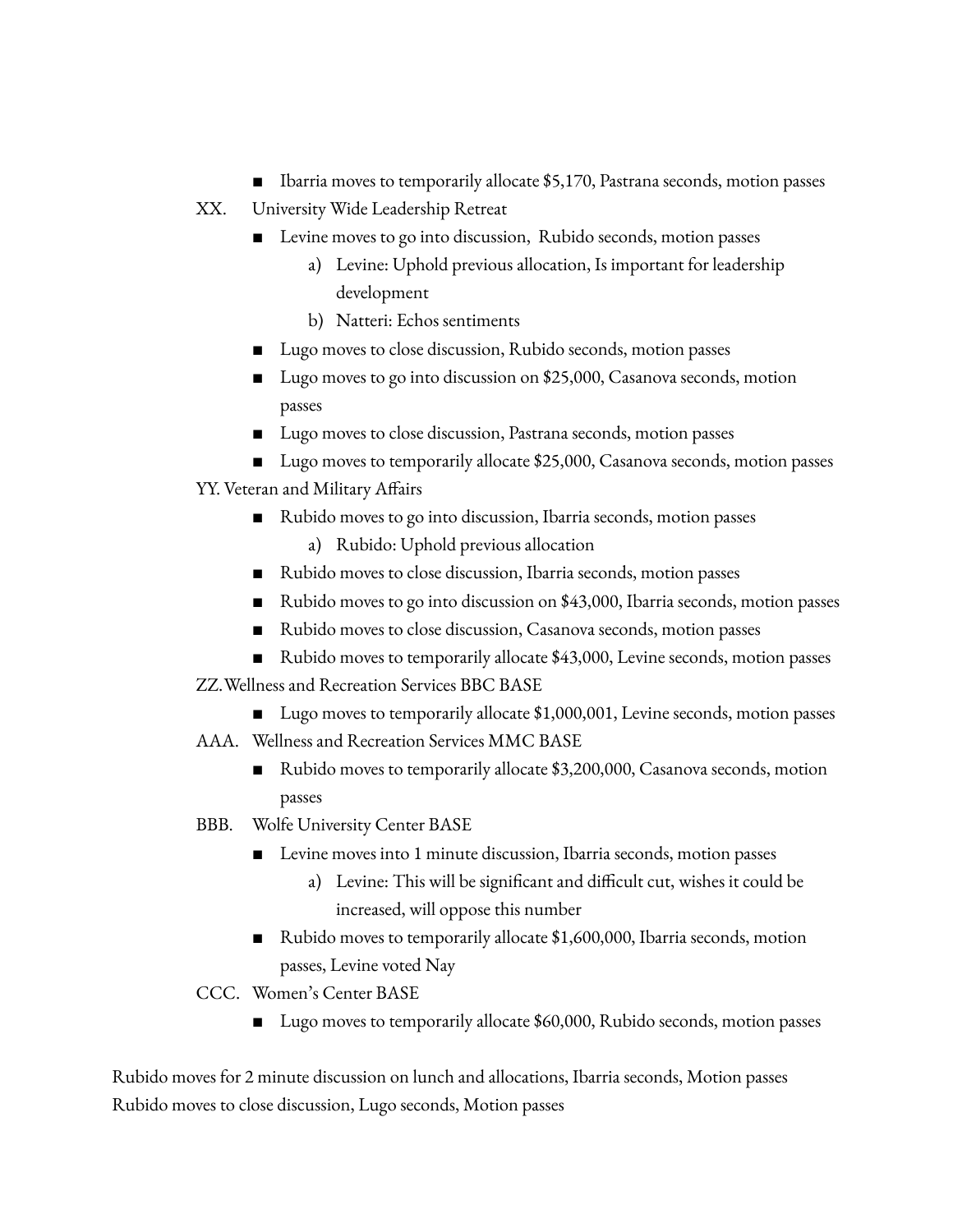Rubido moves for lunch recess until 1:30, Ibarria seconds, Motion passes Rubido moves to establish quorum

| Position                       | Name               | Attendance         |
|--------------------------------|--------------------|--------------------|
| President                      | Alexander Rubido   | Present            |
| Vice President                 | Alexandra Ibarria  | Present            |
| Comptroller                    | Giacomo Natteri    | Present            |
| President of Senate            | Nichalos Pastrana  | Absent             |
| President Pro Tempore          | Mariapaz Grijibal  | Absent             |
| Senate Floor Leader            | Cristopher Lugo    | Present            |
| <b>Executive Administrator</b> | Valentina Casanova | Present at 1:56 PM |
| <b>SGA Governor</b>            | Brian Levine       | Present            |

#### DDD. Student Government Council

- 1. Presidential Discretionary
	- a) Lugo moves to go into discussion, Rubido seconds, motion passes
		- (1) Lugo: Proposes to increase to \$30,000 to \$35,000
		- (2) Rubido; Recommends max \$30,000
	- b) Rubido moves to close discussion, Natteri seconds, motion passes
	- c) Rubido moves to go into discussion on \$30,000, Ibarria seconds, motion passes
	- d) Lugo moves to close discussion, Rubido seconds, motion passes
	- e) Lugo moves to temporarily allocate \$30,000, Rubido seconds, motion passes
- Executive Branch
	- a) Lugo moves to go into discussion, Ibarria seconds, motion passes
		- (1) Lugo: Uphold previous allocation or increase by \$1000
		- (2) Natteri: Uphold is better
	- b) Ibarria moves to close discussion, Rubido seconds, motion passes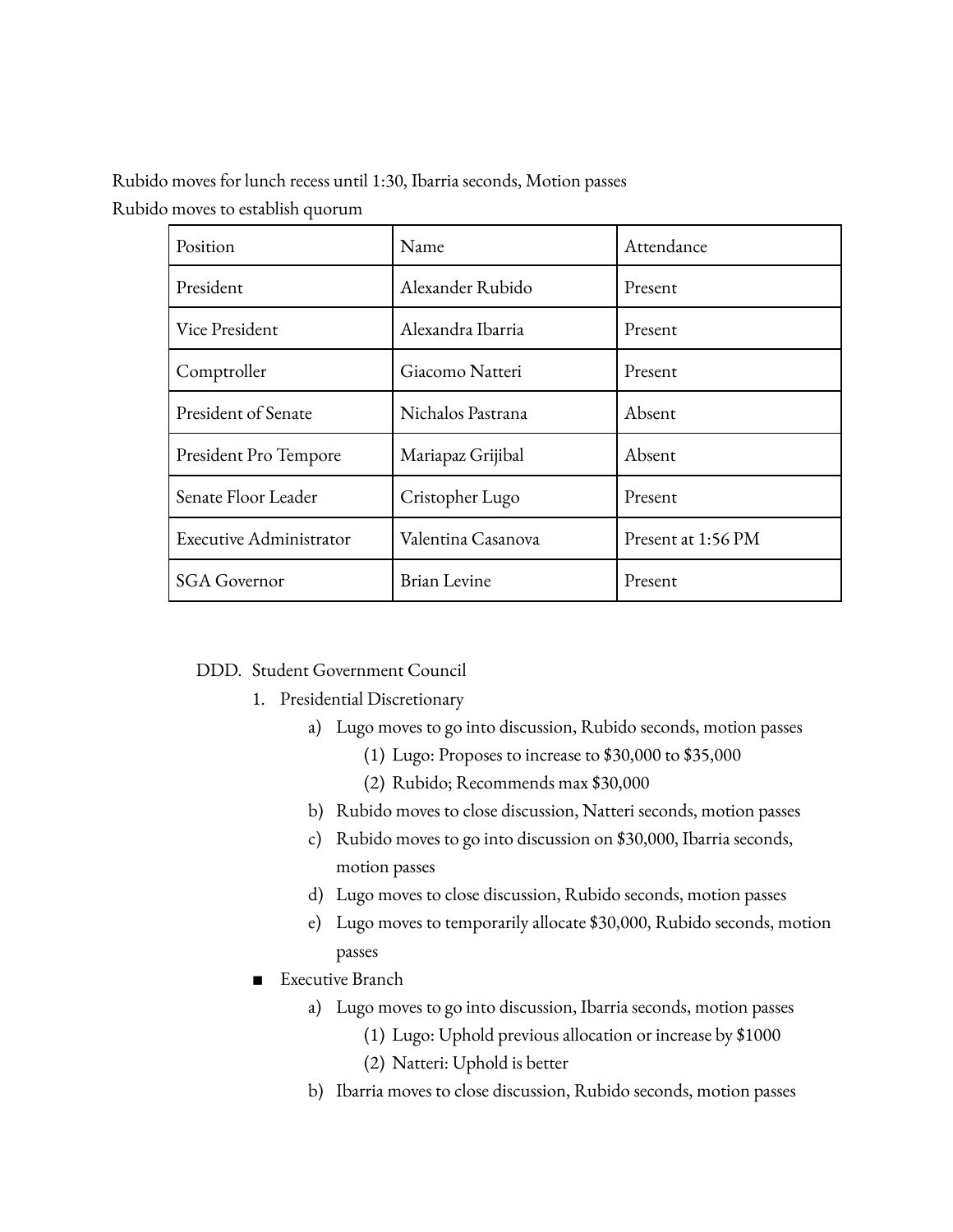- c) Lugo moves to go into discussion on \$6,000, Ibarria seconds, motion passes
- d) Lugo moves to close discussion, Ibarria seconds, motion passes
- e) Lugo moves to temporarily allocate \$6,000, Rubido seconds, motion passes
- Legislative Branch
	- a) Lugo moves to go into discussion, Rubido seconds, motion passes
		- (1) Lugo: Seeing sentiments of senators during discussion of budgets, proposing \$40,000 budget allocation
		- (2) Rubido: In favor
	- b) Lugo moves to close discussion, Ibarria seconds, motion passes
	- c) Lugo moves to go into discussion on \$40,000, Ibarria seconds, motion passes
	- d) Lugo moves to close discussion, Ibarria seconds, motion passes
	- e) Lugo moves to temporarily allocate \$40,000, Rubido seconds, motion passes
- Special Expense
	- a) Lugo moves to go into discussion, Rubido seconds, motion passes
		- (1) Lugo: Uphold previous allocation or decrease to \$5,000
		- (2) Rubido: Proposes increase to \$7,000 but is okay with \$6,000
	- b) Rubido moves to close discussion, Ibarria seconds, motion passes
	- c) Rubido moves to temporarily allocate \$6,000, Ibarria seconds, motion passes
- **Contingency** 
	- a) Rubido moves to go into discussion, Ibarria seconds, motion passes
	- b) Lugo moves to close discussion, Rubido seconds, motion passes
	- c) Rubido moves to go into discussion on \$0, Lugo seconds, motion passes
	- d) Rubido moves to close discussion, Lugo seconds, motion passes
	- e) Rubido moves to temporarily allocate \$0, Lugo seconds, motion passes
- Recharge for Finals
	- a) Lugo moves to go into discussion, Ibarria seconds, motion passes (1) Lugo: Uphold previous allocation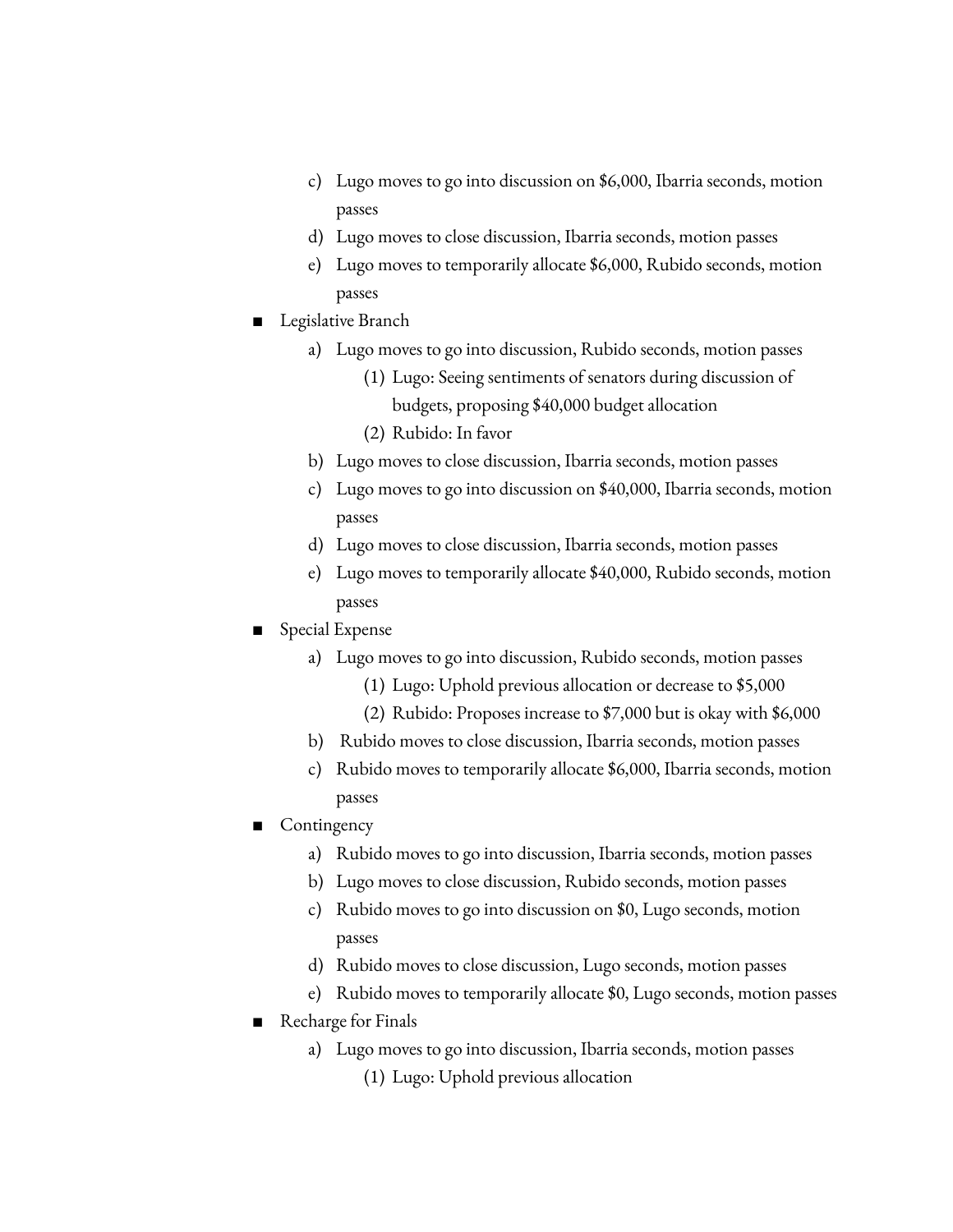- (2) Levine: May need to increase funding for recharge for finals to expand to BBC since Campus life may not do events at BBC for recharge anymore
- b) Lugo moves to close discussion, Ibarria seconds, motion passes
- c) Lugo moves to go into discussion on \$30,000, Rubido seconds, motion passes
- d) Ibarria moves to close discussion, Rubido seconds, motion passes
- e) Lugo moves to temporarily allocate \$30,000, Ibarria seconds, motion passes
- Blue Books
	- a) Lugo moves to go into discussion, Ibarria seconds, motion passes
	- b) Ibarria moves to close discussion, Rubido seconds, motion passes
	- c) Ibarria moves to go into discussion on \$3,000, Lugo seconds, motion passes
	- d) Ibarria moves to close discussion, Rubido seconds, motion passes
	- e) Ibarria moves to temporarily allocate \$3,000, Lugo seconds, motion passes
- Travel
	- a) Lugo moves to go into discussion, Ibarria seconds, motion passes
	- b) Ibarria moves to close discussion, Rubido seconds, motion passes
	- c) Rubido moves to go into and close discussion on \$20,000, Ibarria seconds, motion passes
	- d) Rubido moves to temporarily allocate \$20,000, Ibarria seconds, motion passes
- Convocation Shirts
	- a) Lugo moves to go into discussion, Ibarria seconds, motion passes
	- b) Lugo moves to close discussion, Rubido seconds, motion passes
	- c) Lugo moves to go into discussion on \$8,000, Casanova seconds, motion passes
	- d) Lugo moves to close discussion, Rubido seconds, motion passes
	- e) Lugo moves to temporarily allocate \$8,000, Casanova seconds, motion passes
- SGA Banquet
	- a) Lugo moves to go into discussion, Rubido seconds, motion passes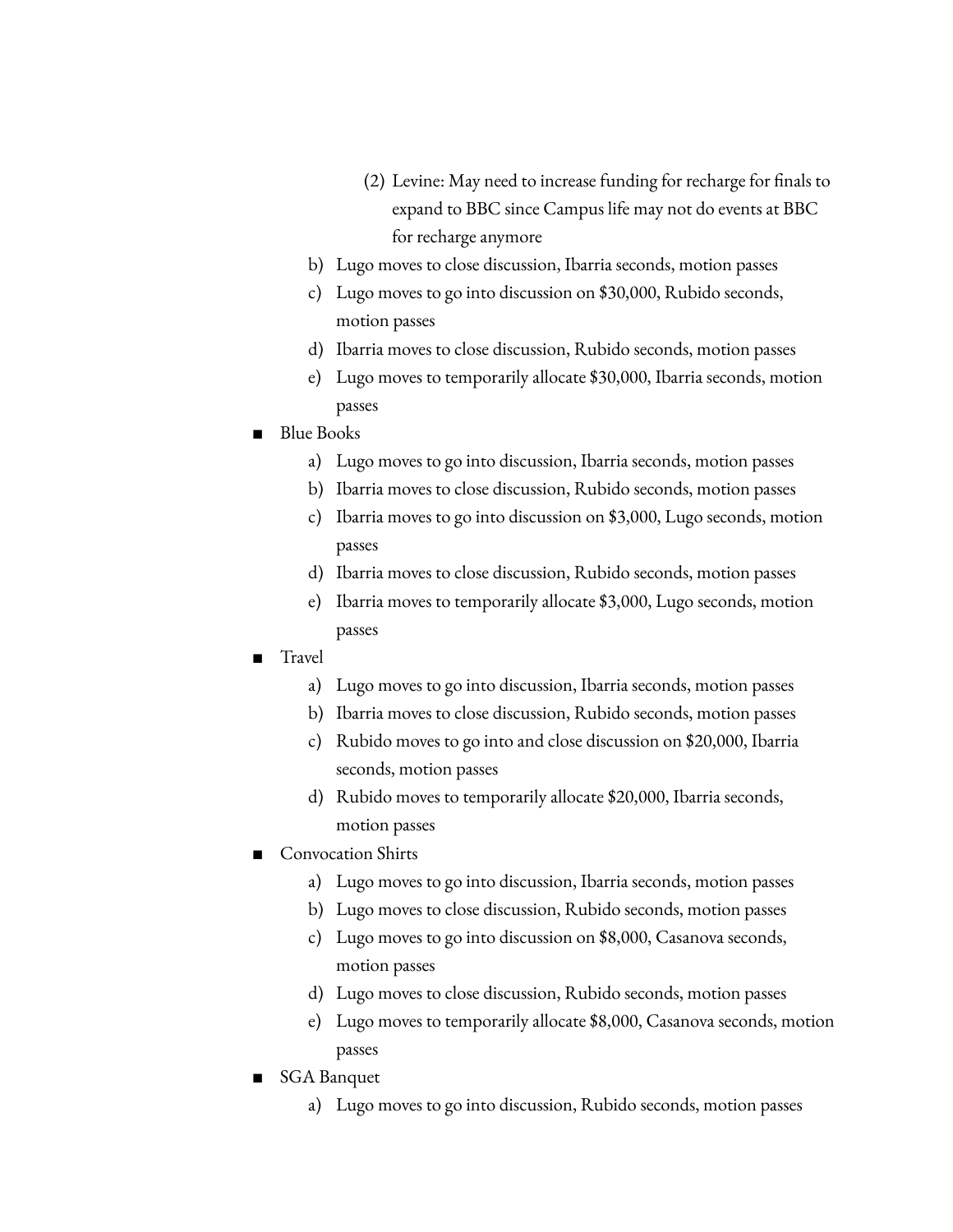- b) Lugo moves to close discussion, Casanova seconds, motion passes
- c) Lugo moves to go into and close discussion on \$2,200, Ibarria seconds, motion passes
- d) Lugo moves to temporarily allocate \$2,200, Rubido seconds, motion passes
- Elections
	- a) Lugo moves to go into discussion, Ibarria seconds, motion passes
	- b) Ibarria moves to close discussion, Casanova seconds, motion passes
	- c) Rubido moves to go into and close discussion on \$2,600, Lugo seconds, motion passes
	- d) Lugo moves to temporarily allocate \$2,600, Ibarria seconds, motion passes
- Executive Board
	- a) Lugo moves to go into discussion, Ibarria seconds, motion passes
		- (1) Lugo: Proposes \$6,000
		- (2) Rubido: Proposes \$6,005.90
	- b) Ibarria moves to close discussion, Casanova seconds, motion passes
	- c) Rubido moves to go into discussion on \$6,005.90, Ibarria seconds, motion passes
	- d) Ibarria moves to close discussion, Levine seconds, motion passes
	- e) Lugo moves to temporarily allocate \$6,005.90, Rubido seconds, motion passes
- Emoluments
	- a) Lugo moves to go into discussion, Ibarria seconds, motion passes
	- b) Ibarria moves to close discussion, Rubido seconds, motion passes
	- c) Rubido moves to go into and close discussion on \$154,000, Lugo seconds, motion passes
	- d) Ibarria moves to temporarily allocate \$154,000, Lugo seconds, motion passes

Levine moves to open 2 minute discussion unanimously, motion passes Skipping GPSC for now

Medallions and Stoles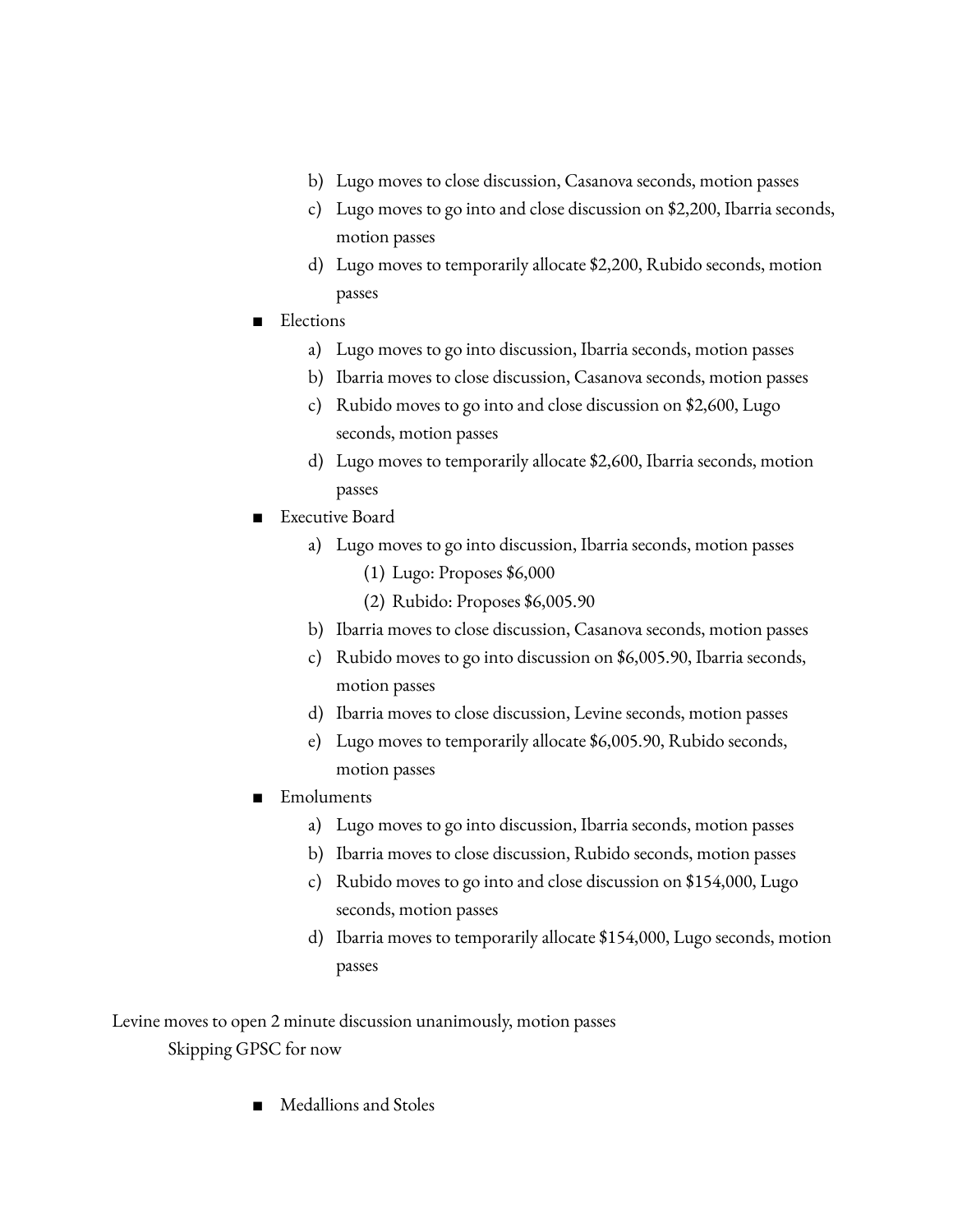- a) Lugo moves to go into discussion, Ibarria seconds, motion passes (1) Rubido: Not allowed to fund
- b) Ibarria moves to close discussion, Casanova seconds, motion passes
- c) Ibarria moves to go into and close discussion on \$0, Lugo seconds, motion passes
- d) Ibarria moves to temporarily allocate \$0, Lugo seconds, motion passes
- Governor of Biscayne Bay Campus Discretionary
	- a) Lugo moves to go into discussion, Rubido seconds, motion passes
		- (1) Levine: Suggests increase to \$8,000
		- (2) Natteri: Suggests \$7,000
	- b) Casanova moves to close discussion, Rubido seconds, motion passes
	- c) Levine moves to go into discussion on \$7,000, Natteri seconds, motion passes
		- (1) Levine: Excited for this and thinks it is helpful
	- d) Lugo moves to close discussion, Casanova seconds, motion passes
	- e) Levine moves to temporarily allocate \$7,000, Rubido seconds, motion passes
- Marketing
	- a) Lugo moves to go into discussion, Casanova seconds, motion passes
		- (1) Lugo: Proposes \$3,500
		- (2) Levine: Proposes upholding previous allocation
		- (3) Rubido: \$3,000 would be minimum and most efficient
		- (4) Natteri: Proposes \$4,000
		- (5) Lugo: \$3,500 would be nice compromise
	- b) Lugo moves to close discussion, Rubido seconds, motion passes
	- c) Lugo moves to go into discussion on \$3,500, Rubido seconds, motion passes
	- d) Lugo moves to close discussion, Ibarria seconds, motion passes
	- e) Lugo moves to temporarily allocate \$3,500, Rubido seconds, motion passes
- Student Engagement
	- a) Lugo moves to go into discussion, Rubido seconds, motion passes
		- (1) Lugo: Proposes \$6,000 or \$5,000
		- (2) Natteri: Proposes \$4,000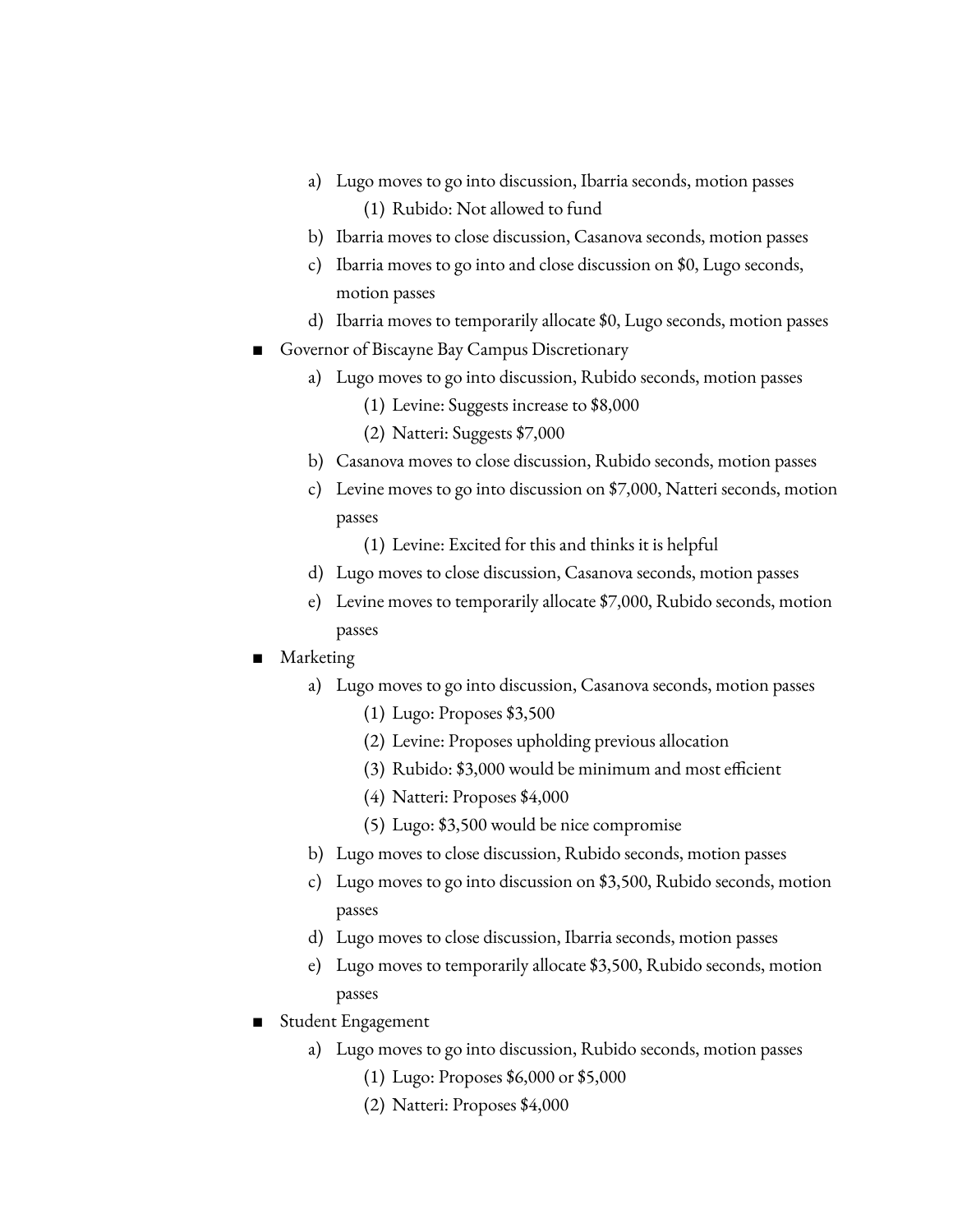- b) Rubido moves to close discussion, Ibarria seconds, motion passes
- c) Rubido moves to go into and close discussion on \$4,000, Ibarria seconds, motion passes
- d) Rubido moves to temporarily allocate \$4,000, Casanova seconds, motion passes
- SGA Lecture Series
	- a) Rubido moves to go into discussion, Levine seconds, motion passes
	- b) Ibarria moves to close discussion, Casanova seconds, motion passes
	- c) Ibarria moves to go into and close discussion on \$10,000, Rubido seconds, motion passes
	- d) Ibarria moves to temporarily allocate \$10,000, Rubido seconds, motion passes
- SGA Attire
	- a) Lugo moves to go into discussion, Casanova seconds, motion passes
	- b) Lugo moves to close discussion, Casanova seconds, motion passes
	- c) Lugo moves to go into and close discussion on \$14,000, Rubido seconds, motion passes
	- d) Lugo moves to temporarily allocate \$14,000, Ibarria seconds, motion passes
- Affinity Programs
	- a) Lugo moves to go into discussion, Ibarria seconds, motion passes
	- b) Rubido moves to close discussion, Ibarria seconds, motion passes
	- c) Rubido moves to go into and close discussion on \$6,000, Ibarria seconds, motion passes
	- d) \_Rubido moves to temporarily allocate \$6,000, Ibarria seconds, motion passes
- **SGA Environmental Resilience Lecture Series** 
	- a) Levine moves to go into discussion, Casanova seconds, motion passes
		- (1) Levine: Should not cut this if possible, would like \$1,000 increase
		- (2) Rubido: uphold
	- b) Lugo moves to close discussion, Casanova seconds, motion passes
	- c) Rubido moves to go into and close discussion on \$5,000, Ibarria seconds, motion passes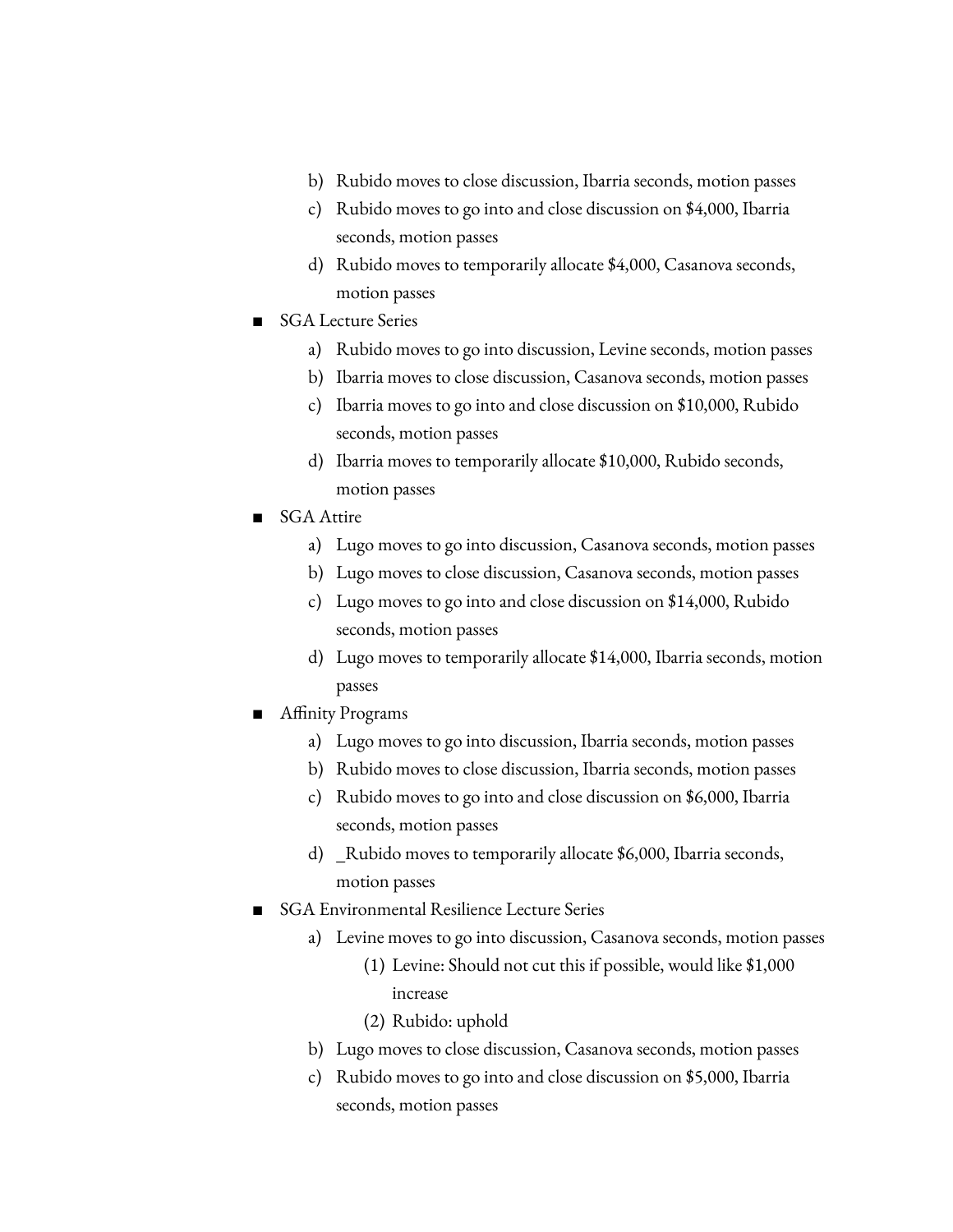- d) Levine moves to temporarily allocate \$5,000, Ibarria seconds, motion passes
- Office Decor
	- a) Lugo moves to go into discussion, Rubido\_ seconds, motion passes
	- b) Rubido moves to close discussion, Ibarria seconds, motion passes
	- c) Rubido moves to go into and close discussion on \$0, Casanova seconds, motion passes
	- d) Lugo moves to temporarily allocate \$0, Ibarria seconds, motion passes
- Vice President's Discretionary
	- a) Lugo moves to go into discussion, Ibarria seconds, motion passes
		- (1) Lugo: Suggests zero funding or give \$120
		- (2) Rubido: Give \$117
	- b) Rubido moves to close discussion, Ibarria seconds, motion passes
	- c) Rubido moves to go into and close discussion on \$117 , Ibarria seconds, motion passes
	- d) Rubido moves to temporarily allocate \$117,Ibarriaseconds, motion passes
- Graduate and Professional Student Committee
	- a) Lugo moves to go into discussion, Rubido seconds, motion passes (1) Lugo: Proposes \$240,000
		- (2) Levine: Agrees with \$240,000
	- b) Lugo moves to close discussion, Rubido seconds, motion passes
	- c) Rubido moves to go into and close discussion on 240,000, Ibarria seconds, motion passes
	- d) Rubido moves to temporarily allocate \$240,000, Ibarria seconds, motion passes
- **Special Projects** 
	- a) Levine moves to go into discussion, Natteri seconds, motion passes
	- b) Levine moves to close discussion, to go into and close discussion on \$0, Lugo seconds, motion passes
	- c) Levine moves to temporarily allocate \$0, Lugo seconds, motion passes

Natteri moves to establish quorum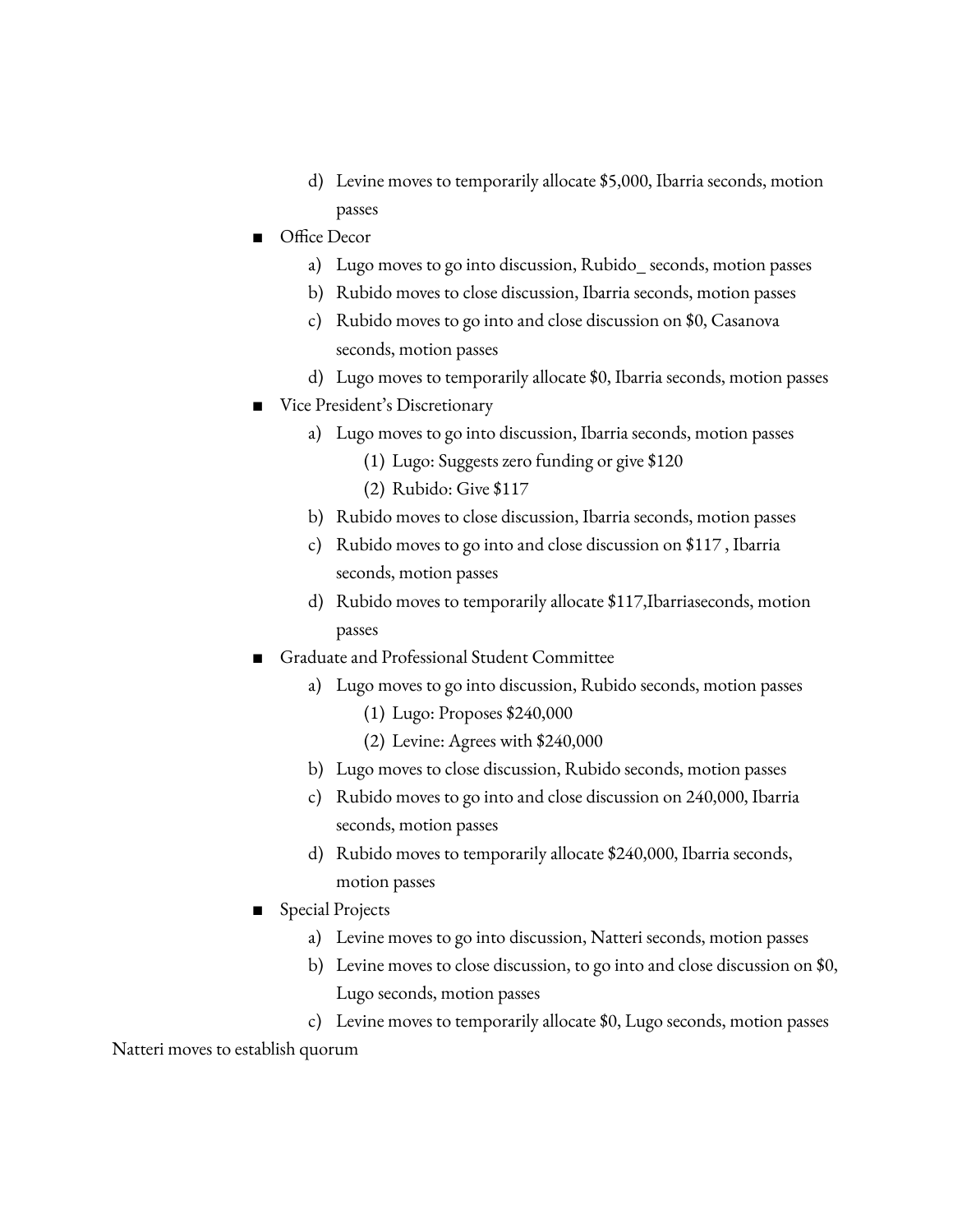| Position                | Name               | Attendance |
|-------------------------|--------------------|------------|
| President               | Alexander Rubido   | Present    |
| Vice President          | Alexandra Ibarria  | Present    |
| Comptroller             | Giacomo Natteri    | Present    |
| President of Senate     | Nichalos Pastrana  | Absent     |
| President Pro Tempore   | Mariapaz Grijibal  | Absent     |
| Senate Floor Leader     | Cristopher Lugo    | Present    |
| Executive Administrator | Valentina Casanova | Present    |
| <b>SGA Governor</b>     | Brian Levine       | Present    |

EEE. Rubido moves to allocate FY 22-23 budget, Lugo seconds, 5-0-0 motion passes

- ASBO Office \$38,697
- Bayview Hall Council \$4000
- Black Student Union \$130,000
- BMI License \$37,980
- Campus life BASE FY 22-23, 23-24, 24-25- \$745,000
- Center for Leadership and Service BASE FY 22-23, 23-24, 24-25- \$300,000
- CLS Relay for Life, Alternative Breaks \$84,000
- Center Student Engagement \$17,000
- Children's Creative Learning Center -\$80,000
- Convocation- \$60,000
- Engage Platform \$59,538
- Financial Wellness Program \$5,000
- FIU I-75 \$37,000
- FIU in DC \$55,000
- FIU Museum Insiders \$0
- FIU Online \$188,00
- FIU Online E-sports \$34,000
- Fraternity and Sorority Life \$135, 000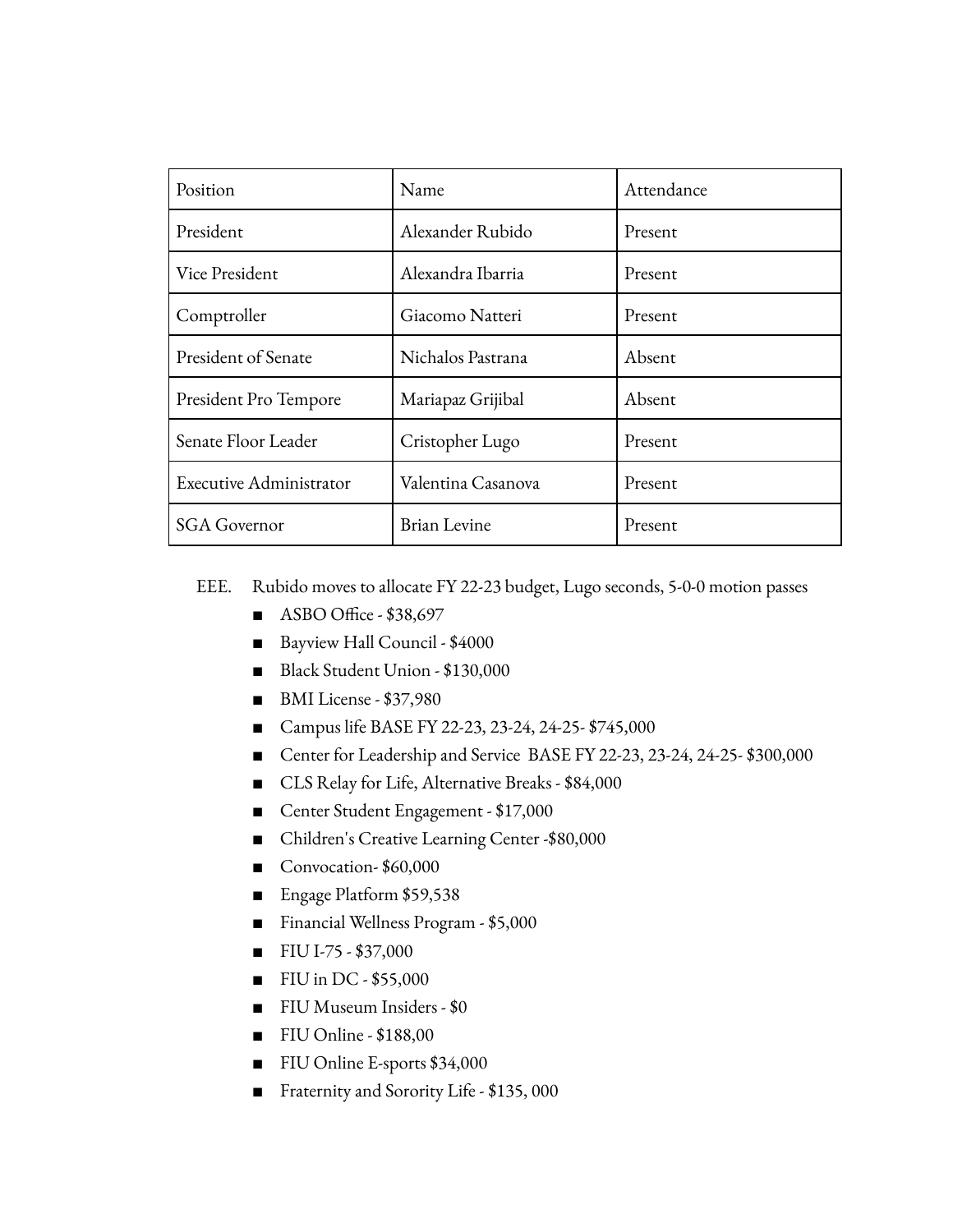- Graham Center Base FY 22-23, 23-24, 24-25 \$3,087,872
- Higher Education Student Association \$9,000
- Homecoming \$440,000
- Honors College \$23,000
- International Student & Scholar Services- \$19,000
- Medical Student Council \$85,000
- Model United Nations \$130,000
- Multifaith Council \$4,900
- National First Generation Celebration Week \$11,236
- Office of Social Justice & Inclusion \$70,000
- Office of Ombudsperson \$5,000
- Order of the Torch \$4,220
- Orientation & Family Program \$194,000
- OSJI Black Diaspora & Student Success Center \$0
- Outstanding Student Life Awards \$19,940
- Panther Power \$5,000
- Pride Center \$66,000
- Pride Student Union \$14,000
- Registered Student Organization Council- \$270,000
- Residential Hall Association -\$0
- SA Technology Center \$12,942
- SGA Room Rental \$280,000
- SGA Office BBC \$60,000
- SGA Office MMC \$132,000
- SGA Council Lines
	- a) Presidential Discretionary \$30,000
	- b) Executive Branch \$6,000
	- c) Legislative Branch \$40,000
	- d) Special Expense \$6,000
	- e) Contingency \$0
	- f) Recharge For Finals \$30,000
	- g) Blue books  $$3,000$
	- h) Travel \$20,000
	- i) Convocation Shirts \$8,000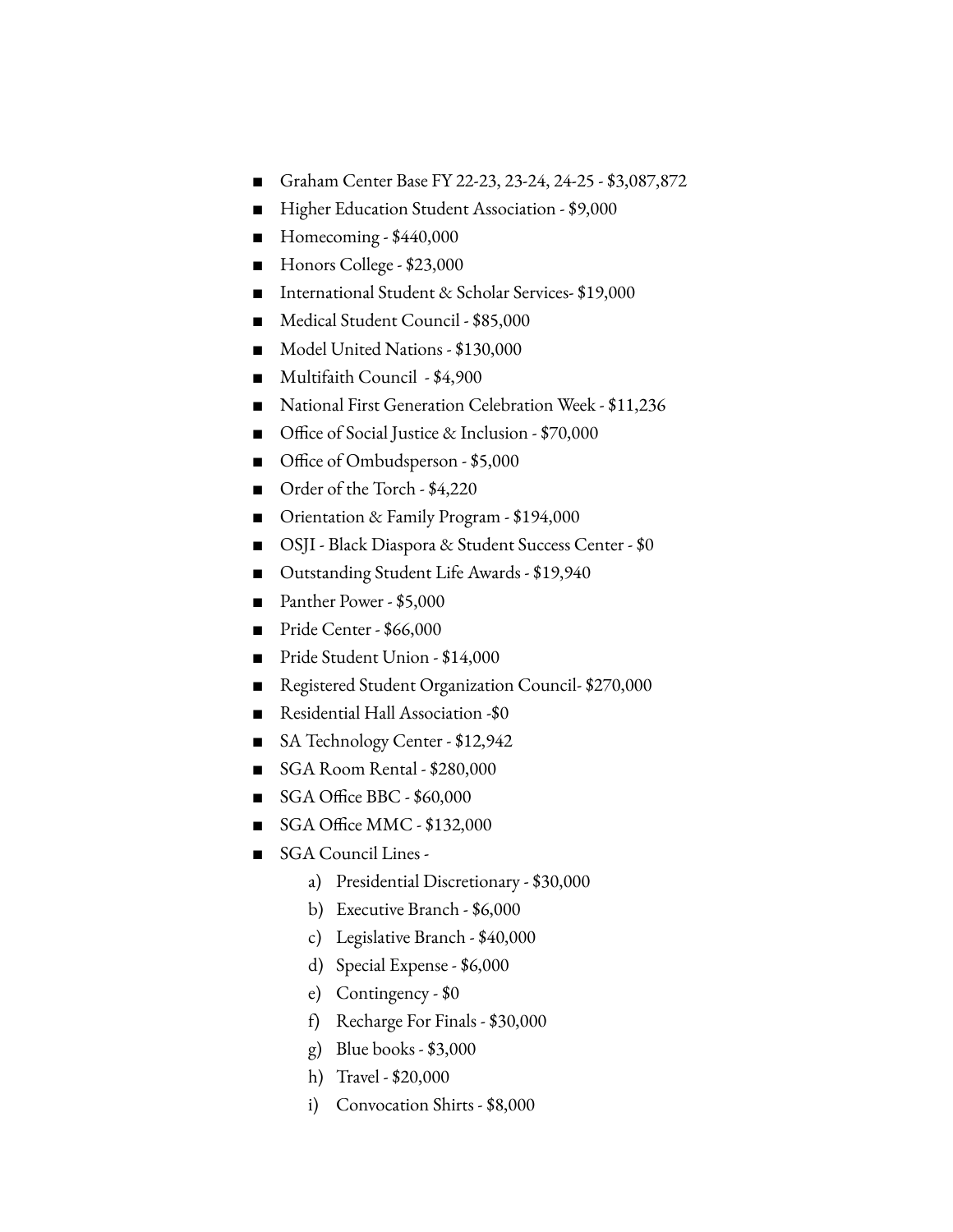- j) SGA Banquet \$2,200
- k) Elections \$2,600
- l) Executive Board \$6,005.90
- m) Special Projects \$0
- n) Emoluments \$154,000
- o) Graduate & Professional Student Committee \$240,000
- p) Medallions & Stoles \$0
- q) Governor of the Biscayne Bay Campus Discretionary \$7,000
- r) Marketing \$3,500
- s) Student Engagement \$4,000
- t) SGA Lecture Series \$10,000
- u) SGA Attire \$14,000
- v) Affinity Programs \$6,000
- w) SGA Environmental Resilience Lecture Series \$5,000
- x) Office Decor \$0
- y) Vice President Discretionary \$117
- z) Shared Services \$32,858
- Student Ambassadors \$0
- Student Bar Association \$85,000
- Student Conduct & Academic Integrity \$10,417
- Student Creative and Media BASE FY 22-23, 23-24, 24-25 \$100,000
- Student Media \$300,000
- Student Programming Council \$540,000
- Student Tailgate and Safety \$5,170
- UWide Leadership Retreat \$25,000
- Veterans & Military Affairs \$43,000
- Wellness & Recreation Services BBC BASE FY 22-23, 23-24, 24-25 -\$1,000,001
- Wellness & Recreation Services MMC BASEFY 22-23, 23-24, 24-25 -\$3,200,000
- Wolfe University Center BASE FY 22-23, 23-24, 24-25 \$1,600,000
- Women's Center BASE FY 22-23, 23-24, 24-25 \$60,000
- V. Meeting Adjournment